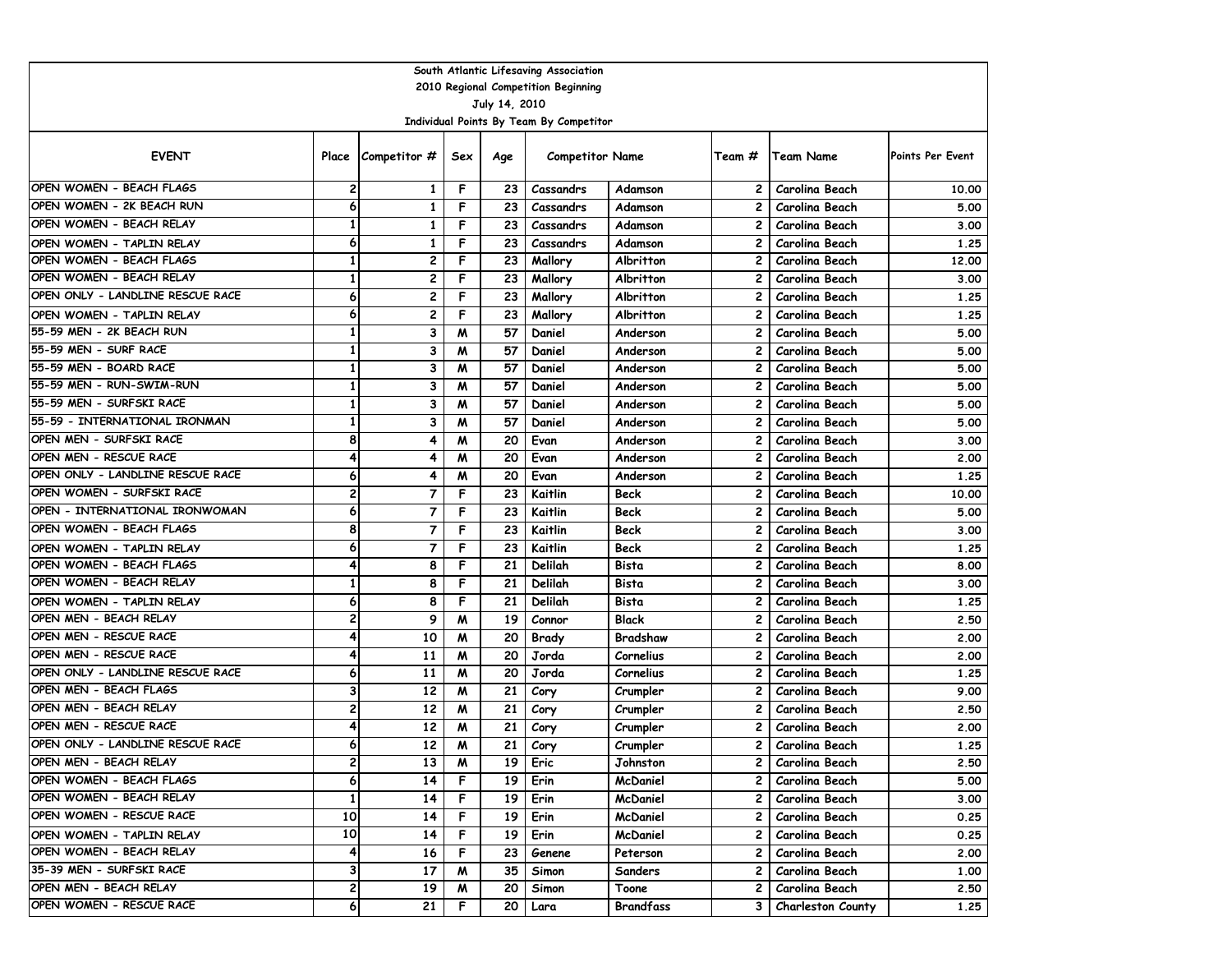| South Atlantic Lifesaving Association |                 |                    |     |                 |                                         |                  |                |                          |                         |  |  |  |  |
|---------------------------------------|-----------------|--------------------|-----|-----------------|-----------------------------------------|------------------|----------------|--------------------------|-------------------------|--|--|--|--|
| 2010 Regional Competition Beginning   |                 |                    |     |                 |                                         |                  |                |                          |                         |  |  |  |  |
| July 14, 2010                         |                 |                    |     |                 |                                         |                  |                |                          |                         |  |  |  |  |
|                                       |                 |                    |     |                 | Individual Points By Team By Competitor |                  |                |                          |                         |  |  |  |  |
| <b>EVENT</b>                          |                 | Place Competitor # | Sex | Age             | <b>Competitor Name</b>                  |                  | Team #         | Team Name                | <b>Points Per Event</b> |  |  |  |  |
| OPEN WOMEN - TAPLIN RELAY             | 8               | 21                 | F   | 20              | Lara                                    | <b>Brandfass</b> | 3              | <b>Charleston County</b> | 0.75                    |  |  |  |  |
| OPEN MEN - BEACH RELAY                | 10              | 22                 | M   | 17              | Joe                                     | Cerato           | 3              | <b>Charleston County</b> | 0.25                    |  |  |  |  |
| 30-34 MEN - SURF RACE                 | $\mathbf{1}$    | 23                 | M   | 34              | Stephen                                 | Fernandez        | 3              | <b>Charleston County</b> | 5.00                    |  |  |  |  |
| 30-34 MEN-RUN - SWIM-RUN              | 2               | 23                 | M   | 34              | Stephen                                 | Fernandez        | 3              | <b>Charleston County</b> | 3.00                    |  |  |  |  |
| 30-34 MEN - BOARD RACE                | 3               | 23                 | M   | 34              | Stephen                                 | Fernandez        | 3              | <b>Charleston County</b> | 1.00                    |  |  |  |  |
| OPEN MEN - RESCUE RACE                | 8               | 23                 | M   | 34              | Stephen                                 | Fernandez        | 3              | <b>Charleston County</b> | 0.75                    |  |  |  |  |
| OPEN WOMEN - RUN-SWIM-RUN             | 5               | 24                 | F   | 21              | Sara                                    | Gardocki         | 3              | <b>Charleston County</b> | 7.00                    |  |  |  |  |
| OPEN WOMEN - SURF RACE                | 6               | 24                 | F   | 21              | Sara                                    | Gardocki         | 3              | <b>Charleston County</b> | 5.00                    |  |  |  |  |
| OPEN - INTERNATIONAL IRONWOMAN        | $\overline{7}$  | 24                 | F   | 21              | Sara                                    | Gardocki         | 3              | <b>Charleston County</b> | 4.00                    |  |  |  |  |
| OPEN WOMEN - BOARD RESCUE RACE        | 8               | 24                 | F   | 21              | Sara                                    | Gardocki         | 3              | <b>Charleston County</b> | 1.50                    |  |  |  |  |
| OPEN WOMEN - RESCUE RACE              | 6               | 24                 | F   | 21              | Sara                                    | Gardocki         | 3              | <b>Charleston County</b> | 1.25                    |  |  |  |  |
| OPEN ONLY - LANDLINE RESCUE RACE      | 8               | 26                 | W   | 22              | Ellison                                 | Hall             | 3              | <b>Charleston County</b> | 0.75                    |  |  |  |  |
| OPEN MEN - RESCUE RACE                | 8               | 26                 | M   | 22              | Ellison                                 | Hall             | 3              | Charleston County        | 0.75                    |  |  |  |  |
| 35-39 MEN - BEACH FLAGS               | 2               | 27                 | M   | 37              | Chris                                   | Knebel           | 3              | Charleston County        | 3.00                    |  |  |  |  |
| 35-39 MEN - BOARD RACE                | 3               | 27                 | M   | 37              | Chris                                   | Knebel           | 3              | <b>Charleston County</b> | 1.00                    |  |  |  |  |
| 35-39 - INTERNATIONAL IRONMAN         | 3               | 27                 | M   | 37              | Chris                                   | Knebel           | 3              | <b>Charleston County</b> | 1.00                    |  |  |  |  |
| OPEN ONLY - LANDLINE RESCUE RACE      | 8               | 27                 | M   | 37              | Chris                                   | Knebel           | 3              | <b>Charleston County</b> | 0.75                    |  |  |  |  |
| OPEN MEN - RESCUE RACE                | 8               | 27                 | м   | 37              | Chris                                   | Knebel           | 3              | <b>Charleston County</b> | 0.75                    |  |  |  |  |
| OPEN MEN - BEACH RELAY                | $\overline{10}$ | 27                 | M   | 37              | Chris                                   | Knebel           | 3              | <b>Charleston County</b> | 0.25                    |  |  |  |  |
| OPEN MEN - BOARD RACE                 | 9               | 28                 | M   | 18              | Vince                                   | LeonGuerrero     | 3              | <b>Charleston County</b> | 2.00                    |  |  |  |  |
| OPEN MEN - BEACH RELAY                | 10              | 28                 | M   | 18              | Vince                                   | LeonGuerrero     | 3              | <b>Charleston County</b> | 0.25                    |  |  |  |  |
| OPEN WOMEN - BOARD RESCUE RACE        | 8               | 29                 | F   | 23              | Tyler                                   | Logothetis       | 3              | <b>Charleston County</b> | 1.50                    |  |  |  |  |
| OPEN WOMEN - RESCUE RACE              | 6               | 29                 | F   | 23              | Tyler                                   | Logothetis       | 3              | <b>Charleston County</b> | 1.25                    |  |  |  |  |
| OPEN ONLY - LANDLINE RESCUE RACE      | 8               | 29                 | F   | 23              | Tyler                                   | Logothetis       | 3              | Charleston County        | 0.75                    |  |  |  |  |
| OPEN WOMEN - TAPLIN RELAY             | 8               | 29                 | F   | 23              | Tyler                                   | Logothetis       | 3              | <b>Charleston County</b> | 0.75                    |  |  |  |  |
| OPEN MEN - BEACH RELAY                | 10              | 30                 | M   | 22              | Tim                                     | Mack             | 3              | Charleston County        | 0.25                    |  |  |  |  |
| OPEN ONLY - LANDLINE RESCUE RACE      | 8               | 31                 | M   | 25              | Tom                                     | Madden           | 3              | <b>Charleston County</b> | 0.75                    |  |  |  |  |
| OPEN MEN - RESCUE RACE                | 8               | 31                 | M   | 25              | Tom                                     | Madden           | 3              | <b>Charleston County</b> | 0.75                    |  |  |  |  |
| OPEN WOMEN - TAPLIN RELAY             | 8               | 32                 | F   | 17              | Taylor                                  | <b>Stubbs</b>    | 3              | <b>Charleston County</b> | 0.75                    |  |  |  |  |
| OPEN WOMEN - BOARD RESCUE RACE        | 10              | 32                 | F   | 17              | Taylor                                  | <b>Stubbs</b>    | 3              | <b>Charleston County</b> | 0.50                    |  |  |  |  |
| OPEN WOMEN - RESCUE RACE              | 6               | 33                 | F   | 18              | Sarah                                   | Thibaudeau       | 3              | <b>Charleston County</b> | 1.25                    |  |  |  |  |
| OPEN WOMEN - TAPLIN RELAY             | 8               | 33                 | F   | 18              | Sarah                                   | Thibaudeau       | 3              | <b>Charleston County</b> | 0.75                    |  |  |  |  |
| OPEN WOMEN - BOARD RESCUE RACE        | 10              | 33                 | F   | 18 <sup>1</sup> | Sarah                                   | Thibaudeau       |                | 3 Charleston County      | 0.50                    |  |  |  |  |
| 30-34 MEN - BOARD RACE                | $\mathbf{1}$    | 34                 | M   | 34              | Shaun                                   | Buen             |                | 5 Corolla                | 5.00                    |  |  |  |  |
| 30-34 MEN - SURFSKI RACE              | 2               | 34                 | M   | 34              | Shaun                                   | Buen             | 5              | Corolla                  | 3.00                    |  |  |  |  |
| OPEN MEN - BOARD RESCUE RACE          | 8               | 34                 | M   | 34              | Shaun                                   | Buen             | 5              | Corolla                  | 1.50                    |  |  |  |  |
| 30-34 - INTERANTIONAL IRONMAN         | 3               | 34                 | M   | 34              | Shaun                                   | Buen             | 5              | Corolla                  | 1.00                    |  |  |  |  |
| 30-34 MEN - BEACH FLAGS               | 3               | 34                 | M   | 34 I            | Shaun                                   | Buen             | 5              | Corolla                  | 1.00                    |  |  |  |  |
| OPEN MEN - TAPLIN RELAY               | 9               | 34                 | M   |                 | 34   Shaun                              | Buen             |                | 5 Corolla                | 0.50                    |  |  |  |  |
| 40-44 MEN - 2K BEACH RUN              | 2               | 35                 | M   | 40              | Matthew                                 | <b>Hewes</b>     | 5 <sub>5</sub> | Corolla                  | 3.00                    |  |  |  |  |
| 40-44 MEN - SURF RACE                 | 2               | 35                 | M   |                 | 40   Matthew                            | Hewes            | 5              | Corolla                  | 3.00                    |  |  |  |  |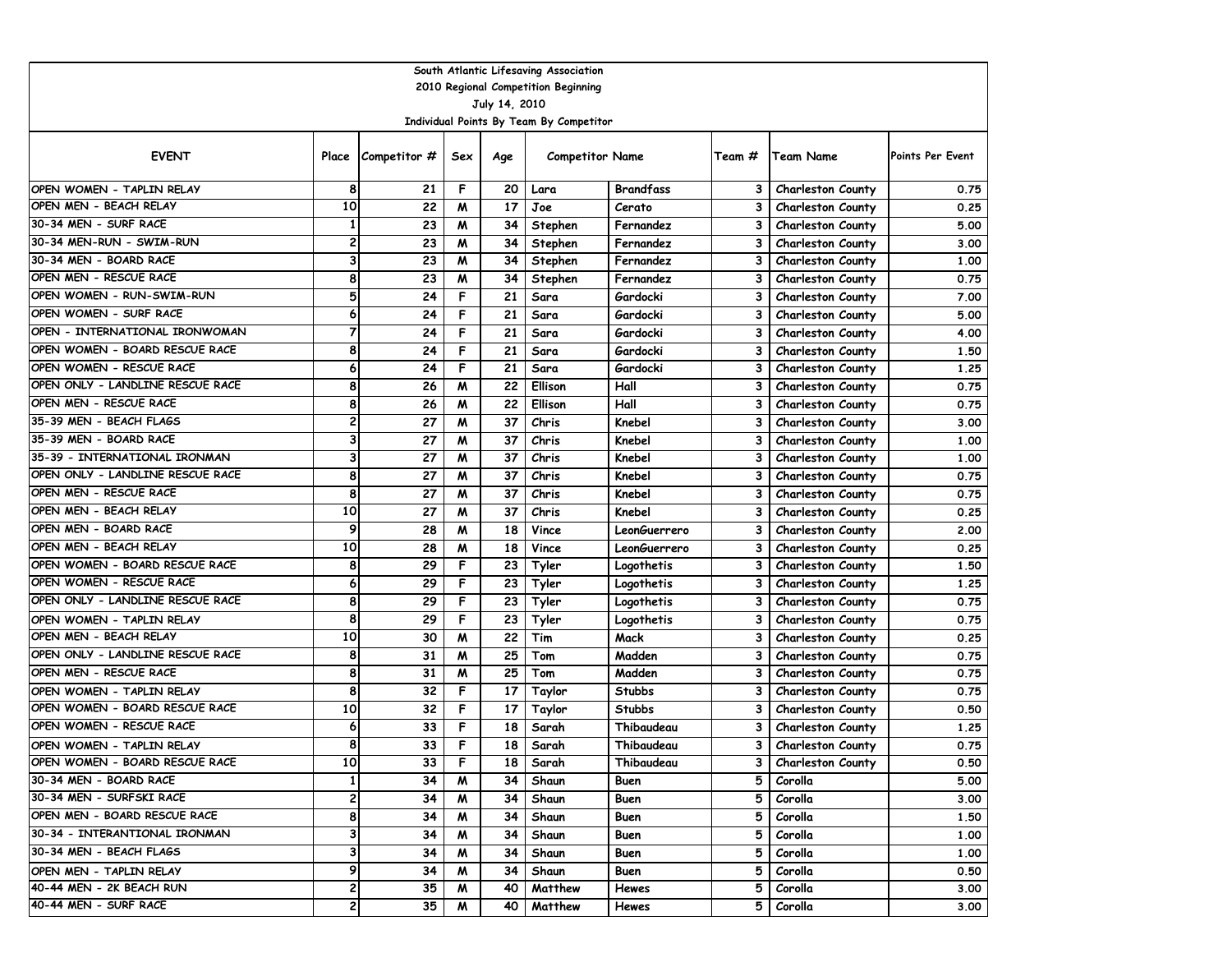| South Atlantic Lifesaving Association<br>2010 Regional Competition Beginning           |                                                                                                                   |  |  |  |  |  |  |  |  |  |  |  |
|----------------------------------------------------------------------------------------|-------------------------------------------------------------------------------------------------------------------|--|--|--|--|--|--|--|--|--|--|--|
| July 14, 2010<br>Individual Points By Team By Competitor                               |                                                                                                                   |  |  |  |  |  |  |  |  |  |  |  |
| <b>EVENT</b>                                                                           | Place $\lfloor$ Competitor $\#$<br> Team #  Team Name<br>Points Per Event<br>Sex<br><b>Competitor Name</b><br>Age |  |  |  |  |  |  |  |  |  |  |  |
| 40-44 MEN - BOARD RACE                                                                 | 35<br>Corolla<br>3.00<br>Matthew<br>Hewes<br>M<br>40 I<br>51                                                      |  |  |  |  |  |  |  |  |  |  |  |
| 40-44 MEN - RUN-SWIM-RUN<br>1.00<br>35<br>5 Corolla<br>40 Matthew<br><b>Hewes</b><br>M |                                                                                                                   |  |  |  |  |  |  |  |  |  |  |  |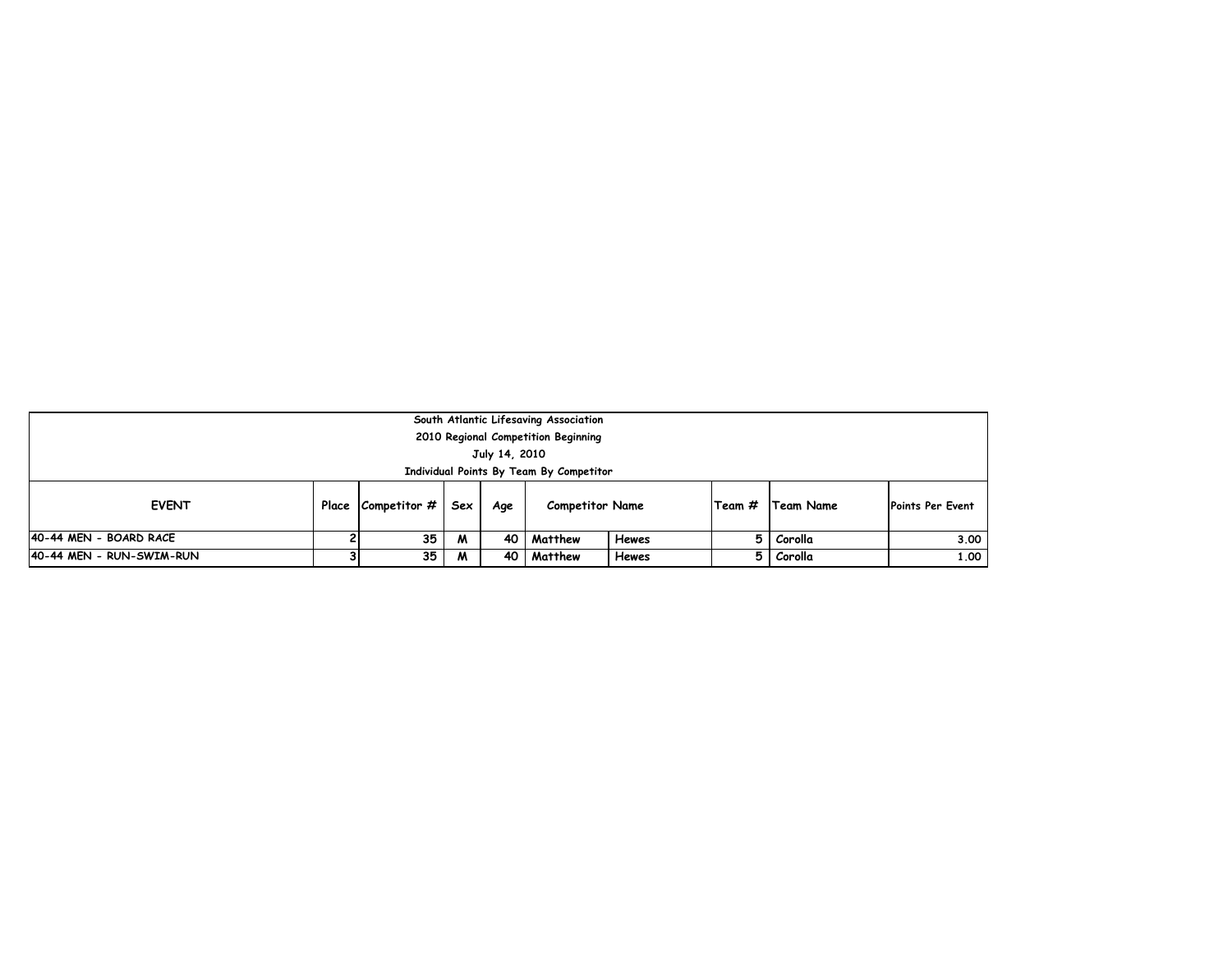| South Atlantic Lifesaving Association |                         |                    |     |                 |                                         |              |        |           |                         |  |  |  |  |
|---------------------------------------|-------------------------|--------------------|-----|-----------------|-----------------------------------------|--------------|--------|-----------|-------------------------|--|--|--|--|
| 2010 Regional Competition Beginning   |                         |                    |     |                 |                                         |              |        |           |                         |  |  |  |  |
|                                       |                         |                    |     | July 14, 2010   |                                         |              |        |           |                         |  |  |  |  |
|                                       |                         |                    |     |                 | Individual Points By Team By Competitor |              |        |           |                         |  |  |  |  |
| <b>EVENT</b>                          |                         | Place Competitor # | Sex | Age             | <b>Competitor Name</b>                  |              | Team # | Team Name | <b>Points Per Event</b> |  |  |  |  |
| 40-44 - INTERNATIONAL IRONMAN         | 3                       | 35                 | M   | 40              | Matthew                                 | Hewes        | 5      | Corolla   | 1.00                    |  |  |  |  |
| 40-44 MEN - BEACH FLAGS               | 3                       | 35                 | M   | 40              | Matthew                                 | <b>Hewes</b> | 5      | Corolla   | 1.00                    |  |  |  |  |
| OPEN MEN - BEACH FLAGS                | 4                       | 36                 | M   | 30              | Mike                                    | Hudson       | 5      | Corolla   | 8.00                    |  |  |  |  |
| 30-34 MEN - BEACH FLAGS               | $\mathbf{1}$            | 36                 | M   | 30              | Mike                                    | Hudson       | 5      | Corolla   | 5.00                    |  |  |  |  |
| 30-34 MEN - 2K BEACH RUN              | 2                       | 36                 | M   | 30              | Mike                                    | Hudson       | 5      | Corolla   | 3.00                    |  |  |  |  |
| OPEN ONLY - LANDLINE RESCUE RACE      | $\mathbf{1}$            | 36                 | M   | 30              | Mike                                    | Hudson       | 5      | Corolla   | 3.00                    |  |  |  |  |
| OPEN MEN - RESCUE RACE                | $\mathbf{1}$            | 36                 | M   | 30              | Mike                                    | Hudson       | 5      | Corolla   | 3.00                    |  |  |  |  |
| OPEN MEN - TAPLIN RELAY               | 5                       | 36                 | M   | 30              | Mike                                    | Hudson       | 5      | Corolla   | 1.75                    |  |  |  |  |
| OPEN MEN - BEACH RELAY                | 6                       | 36                 | M   | 30              | Mike                                    | Hudson       | 5      | Corolla   | 1.25                    |  |  |  |  |
| OPEN WOMEN - RUN-SWIM-RUN             | $\mathbf{1}$            | 37                 | F   | 20              | Carolyn                                 | Royce        | 5      | Corolla   | 12.00                   |  |  |  |  |
| OPEN WOMEN - SURF RACE                | 5                       | 37                 | F   | 20              | Carolyn                                 | Royce        | 5      | Corolla   | 7.00                    |  |  |  |  |
| OPEN - INTERNATIONAL IRONWOMAN        | 5                       | 37                 | F   | 20              | Carolyn                                 | Royce        | 5      | Corolla   | 7.00                    |  |  |  |  |
| OPEN WOMEN - BOARD RESCUE RACE        | $\mathbf{1}$            | 37                 | F   | 20              | Carolyn                                 | Royce        | 5      | Corolla   | 6.00                    |  |  |  |  |
| OPEN WOMEN - RESCUE RACE              | 2                       | 37                 | F   | 20              | Carolyn                                 | Royce        | 5      | Corolla   | 2.50                    |  |  |  |  |
| OPEN WOMEN - TAPLIN RELAY             | 5                       | 37                 | F   | 20              | Carolyn                                 | Royce        | 5      | Corolla   | 1.75                    |  |  |  |  |
| OPEN WOMEN - BEACH RELAY              | 10                      | 37                 | F   | 20              | Carolyn                                 | Royce        | 5      | Corolla   | 0.25                    |  |  |  |  |
| OPEN WOMEN - SURF RACE                | 3                       | 38                 | F   | 20              | Amanda                                  | Skonezney    | 5      | Corolla   | 9.00                    |  |  |  |  |
| OPEN WOMEN - RUN-SWIM-RUN             | 4                       | 38                 | F   | 20              | Amanda                                  | Skonezney    | 5      | Corolla   | 8.00                    |  |  |  |  |
| OPEN WOMEN - BOARD RESCUE RACE        | 4                       | 38                 | F   | 20              | Amanda                                  | Skonezney    | 5      | Corolla   | 4.00                    |  |  |  |  |
| OPEN WOMEN - RESCUE RACE              | $\overline{\mathbf{c}}$ | 38                 | F   | 20              | Amanda                                  | Skonezney    | 5      | Corolla   | 2.50                    |  |  |  |  |
| OPEN WOMEN - TAPLIN RELAY             | 5                       | 38                 | F   | 20              | Amanda                                  | Skonezney    | 5      | Corolla   | 1.75                    |  |  |  |  |
| OPEN WOMEN - BEACH RELAY              | 10                      | 38                 | F   | 20              | Amanda                                  | Skonezney    | 5      | Corolla   | 0.25                    |  |  |  |  |
| OPEN MEN - RESCUE RACE                | 1                       | 39                 | M   | 22              | Sean                                    | Sonnenberg   | 5      | Corolla   | 3.00                    |  |  |  |  |
| OPEN MEN - 2K BEACH RUN               | 9                       | 39                 | M   | 22              | Sean                                    | Sonnenberg   | 5      | Corolla   | 2.00                    |  |  |  |  |
| OPEN MEN - BOARD RESCUE RACE          | 8                       | 39                 | M   | 22              | Sean                                    | Sonnenberg   | 5      | Corolla   | 1.50                    |  |  |  |  |
| OPEN - INTERNATIONAL IRONMAN          | 10                      | 39                 | M   | 22              | Sean                                    | Sonnenberg   | 5      | Corolla   | 1.00                    |  |  |  |  |
| OPEN MEN - TAPLIN RELAY               | 9                       | 39                 | M   | 22              | Sean                                    | Sonnenberg   | 5      | Corolla   | 0.50                    |  |  |  |  |
| OPEN WOMEN - BOARD RACE               | 3                       | 40                 | F   | 22              | Rachel                                  | Sunday       | 5      | Corolla   | 9.00                    |  |  |  |  |
| OPEN - INTERNATIONAL IRONWOMAN        | 4                       | 40                 | F   | 22              | Rachel                                  | Sunday       | 5      | Corolla   | 8.00                    |  |  |  |  |
| OPEN WOMEN - BOARD RESCUE RACE        | 1                       | 40                 | F   | 22              | Rachel                                  | Sunday       | 5      | Corolla   | 6.00                    |  |  |  |  |
| OPEN WOMEN - SURFSKI RACE             | 6                       | 40                 | F   | 22              | Rachel                                  | Sunday       | 5      | Corolla   | 5.00                    |  |  |  |  |
| OPEN WOMEN - SURF RACE                | $\overline{7}$          | 40                 | F   | 22              | Rachel                                  | Sunday       | 5      | Corolla   | 4.00                    |  |  |  |  |
| OPEN WOMEN - RUN-SWIM-RUN             | 8                       | 40                 | F   | 22              | Rachel                                  | Sunday       | 5      | Corolla   | 3.00                    |  |  |  |  |
| OPEN WOMEN - RESCUE RACE              | $\overline{\mathbf{c}}$ | 40                 | F   | 22              | Rachel                                  | Sunday       | 5      | Corolla   | 2.50                    |  |  |  |  |
| OPEN WOMEN - TAPLIN RELAY             | 5                       | 40                 | F   | 22 <sub>1</sub> | Rachel                                  | Sunday       | 5      | Corolla   | 1.75                    |  |  |  |  |
| OPEN WOMEN - BEACH RELAY              | 10                      | 40                 | F   | 22 <sub>1</sub> | Rachel                                  | Sunday       | 5      | Corolla   | 0.25                    |  |  |  |  |
| OPEN WOMEN - BEACH FLAGS              | 5                       | 41                 | F   | 31 I            | Sylvia                                  | Wolff        | 5      | Corolla   | 7.00                    |  |  |  |  |
| 30-34 WOMEN - 2K BEACH RUN            | $\mathbf{1}$            | 41                 | F   |                 | 31 Sylvia                               | Wolff        | 5      | Corolla   | 5.00                    |  |  |  |  |
| 30-34 WOMEN - SURF RACE               | 1                       | 41                 | F   |                 | 31 Sylvia                               | Wolff        | 5      | Corolla   | 5.00                    |  |  |  |  |
| 30-34 WOMEN - RUN-SWIM-RUN            | $\mathbf{1}$            | 41                 | F   | 31              | Sylvia                                  | Wolff        | 5      | Corolla   | 5.00                    |  |  |  |  |
| 30-34 WOMEN - BEACH FLAGS             | $\mathbf{1}$            | 41                 | F   | 31              | Sylvia                                  | Wolff        | 5      | Corolla   | 5.00                    |  |  |  |  |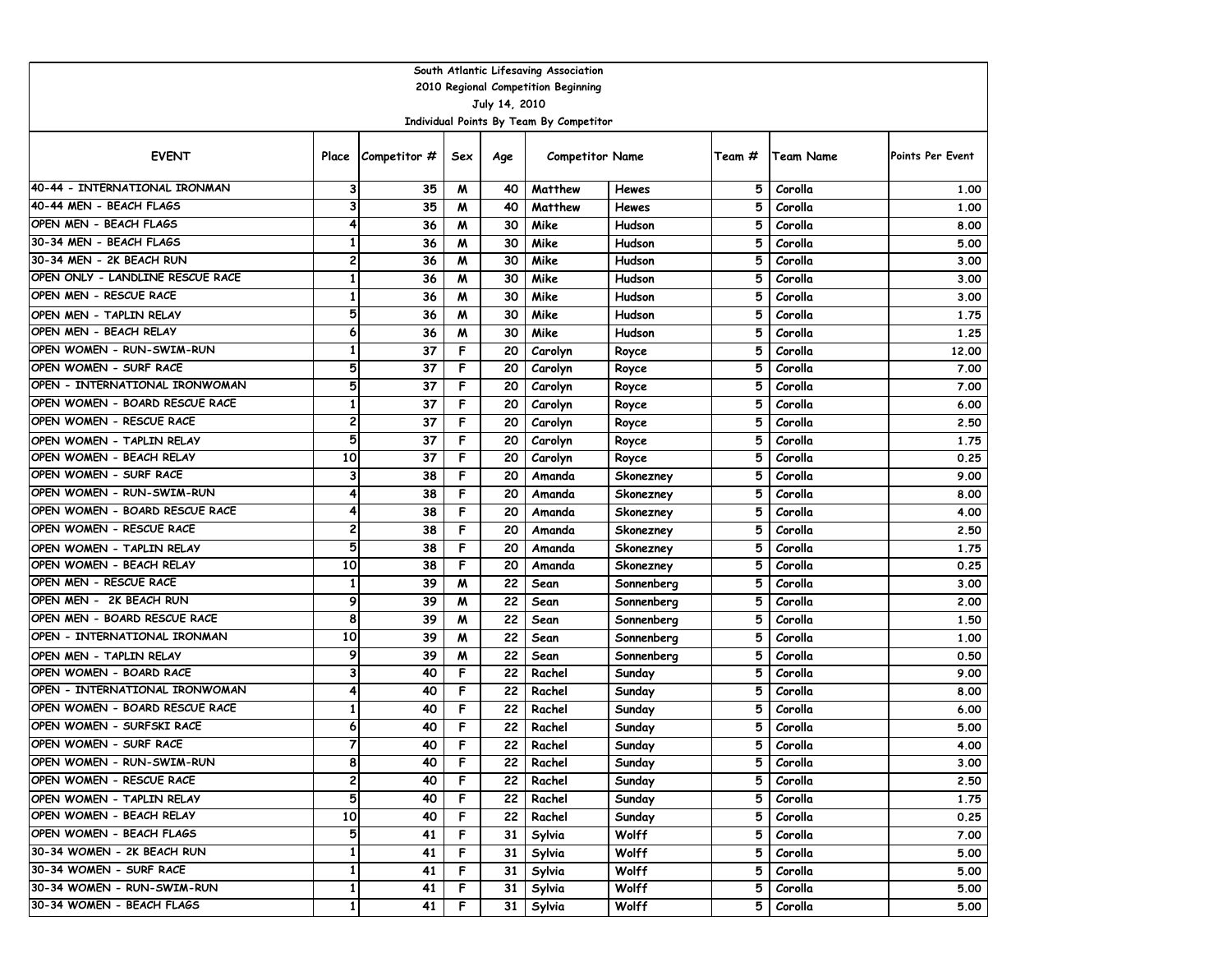| South Atlantic Lifesaving Association              |                              |                    |        |          |                                         |                  |        |                         |                         |  |  |  |  |
|----------------------------------------------------|------------------------------|--------------------|--------|----------|-----------------------------------------|------------------|--------|-------------------------|-------------------------|--|--|--|--|
| 2010 Regional Competition Beginning                |                              |                    |        |          |                                         |                  |        |                         |                         |  |  |  |  |
| July 14, 2010                                      |                              |                    |        |          |                                         |                  |        |                         |                         |  |  |  |  |
|                                                    |                              |                    |        |          | Individual Points By Team By Competitor |                  |        |                         |                         |  |  |  |  |
| <b>EVENT</b>                                       |                              | Place Competitor # | Sex    | Age      | <b>Competitor Name</b>                  |                  | Team # | Team Name               | <b>Points Per Event</b> |  |  |  |  |
| OPEN WOMEN - BOARD RESCUE RACE                     | 4                            | 41                 | F      | 31       | Sylvia                                  | Wolff            | 5      | Corolla                 | 4.00                    |  |  |  |  |
| 30-34 WOMEN - BOARD RACE                           | 2                            | 41                 | F      | 31       | Sylvia                                  | Wolff            | 5      | Corolla                 | 3.00                    |  |  |  |  |
| 30-34 WOMEN - SURFSKI RACE                         | 2                            | 41                 | F      | 31       | Sylvia                                  | Wolff            | 5      | Corolla                 | 3.00                    |  |  |  |  |
| 30-34 - INTERNATIONAL IRONWOMAN                    | 2                            | 41                 | F      | 31       | Sylvia                                  | Wolff            | 5      | Corolla                 | 3.00                    |  |  |  |  |
| OPEN WOMEN - RESCUE RACE                           | 2                            | 41                 | F      | 31       | Sylvia                                  | Wolff            | 5      | Corolla                 | 2.50                    |  |  |  |  |
| OPEN WOMEN - TAPLIN RELAY                          | 5                            | 41                 | F      | 31       | Sylvia                                  | Wolff            | 5      | Corolla                 | 1.75                    |  |  |  |  |
| OPEN WOMEN - BEACH RELAY                           | $\overline{10}$              | 41                 | F      | 31       | Sylvia                                  | Wolff            | 5      | Corolla                 | 0.25                    |  |  |  |  |
| OPEN MEN - BEACH FLAGS                             | 9                            | 187                | M      | 23       | Brian                                   | <b>Burkhardt</b> | 5      | Corolla                 | 2.00                    |  |  |  |  |
| OPEN MEN - BEACH RELAY                             | 6                            | 187                | W      | 23       | <b>Brian</b>                            | <b>Burkhardt</b> | 5      | Corolla                 | 1.25                    |  |  |  |  |
| OPEN MEN - TAPLIN RELAY                            | 9                            | 187                | M      | 23       | <b>Brian</b>                            | <b>Burkhardt</b> | 5      | Corolla                 | 0.50                    |  |  |  |  |
| OPEN MEN - 2K BEACH RUN                            | 5                            | 188                | W      | 25       | Ricky                                   | DeVennish        | 5      | Corolla                 | 7.00                    |  |  |  |  |
| OPEN MEN - BOARD RESCUE RACE                       | 3                            | 188                | W      | 25       | Ricky                                   | DeVennish        | 5      | Corolla                 | 4.50                    |  |  |  |  |
| OPEN ONLY - LANDLINE RESCUE RACE                   | $\mathbf{1}$                 | 188                | M      | 25       | Ricky                                   | <b>DeVennish</b> | 5      | Corolla                 | 3.00                    |  |  |  |  |
| OPEN MEN - TAPLIN RELAY                            | 5                            | 188                | M      | 25       | Ricky                                   | DeVennish        | 5      | Corolla                 | 1.75                    |  |  |  |  |
| OPEN MEN - BEACH RELAY                             | 6                            | 188                | M      | 25       | Ricky                                   | DeVennish        | 5      | Corolla                 | 1.25                    |  |  |  |  |
| OPEN MEN - BOARD RACE                              | 10                           | 188                | M      | 25       | Ricky                                   | <b>DeVennish</b> | 5      | Corolla                 | 1.00                    |  |  |  |  |
| OPEN MEN - SURF RACE                               | 3                            | 189                | M      | 21       | Travis                                  | Martinez         | 5      | Corolla                 | 9.00                    |  |  |  |  |
| OPEN MEN - RUN-SWIM-RUN                            | 6                            | 189                | м      | 21       | Travis                                  | Martinez         | 5      | Corolla                 | 5.00                    |  |  |  |  |
| OPEN ONLY - LANDLINE RESCUE RACE                   | $\mathbf{1}$                 | 189                | M      | 21       | Travis                                  | Martinez         | 5      | Corolla                 | 3.00                    |  |  |  |  |
| OPEN MEN - RESCUE RACE                             | $\mathbf{1}$                 | 189                | M      | 21       | Travis                                  | Martinez         | 5      | Corolla                 | 3.00                    |  |  |  |  |
| OPEN MEN - TAPLIN RELAY<br>OPEN MEN - 2K BEACH RUN | 5<br>$\overline{\mathbf{c}}$ | 189                | W      | 21       | Travis                                  | Martinez         | 5      | Corolla                 | 1.75                    |  |  |  |  |
| OPEN MEN - BOARD RESCUE RACE                       | 3                            | 190<br>190         | M      | 21<br>21 | Ross                                    | Monroe           | 5      | Corolla                 | 10.00                   |  |  |  |  |
| OPEN ONLY - LANDLINE RESCUE RACE                   | 1                            |                    | M      | 21       | Ross                                    | Monroe           | 5<br>5 | Corolla                 | 4.50                    |  |  |  |  |
| OPEN MEN - TAPLIN RELAY                            | 5                            | 190<br>190         | M<br>M | 21       | Ross<br>Ross                            | Monroe<br>Monroe | 5      | Corolla<br>Corolla      | 3.00<br>1.75            |  |  |  |  |
| OPEN MEN - BEACH RELAY                             | 6                            | 190                | M      | 21       | Ross                                    | Monroe           | 5      | Corolla                 | 1.25                    |  |  |  |  |
| OPEN MEN - RESCUE RACE                             | 1                            | 191                | M      | 34       | Jose                                    | Pena             | 5      | Corolla                 | 3.00                    |  |  |  |  |
| 30-34 MEN-RUN - SWIM-RUN                           | 3                            | 191                | M      | 34       | Jose                                    | Pena             | 5      | Corolla                 | 1.00                    |  |  |  |  |
| OPEN MEN - TAPLIN RELAY                            | 9                            | 191                | M      | 34       | Jose                                    | Pena             | 5      | Corolla                 | 0.50                    |  |  |  |  |
| OPEN MEN - BEACH FLAGS                             | 5                            | 42                 | M      | 18       | Jake                                    | Coombs           | 6      | Fernandina Beach        | 7.00                    |  |  |  |  |
| OPEN MEN - BEACH RELAY                             | 9                            | 42                 | M      | 18       | Jake                                    | Coombs           | 6      | <b>Fernandina Beach</b> | 0.50                    |  |  |  |  |
| OPEN ONLY - LANDLINE RESCUE RACE                   | $\overline{7}$               | 43                 | M      | 18       | Patrick                                 | Croft            | 6      | Fernandina Beach        | 1.00                    |  |  |  |  |
| OPEN WOMEN - TAPLIN RELAY                          | 9                            | 44                 | F      | 18       | Amanda                                  | Glaze            | o      | Fernandina Beach        | 0.50                    |  |  |  |  |
| OPEN MEN - BEACH RELAY                             | 9                            | 45                 | M      | 22       | Travis                                  | Hargrove         | 6      | Fernandina Beach        | 0.50                    |  |  |  |  |
| OPEN ONLY - LANDLINE RESCUE RACE                   | $\overline{7}$               | 46                 | M      | 23       | Corey                                   | <b>Inglee</b>    | 6      | Fernandina Beach        | 1.00                    |  |  |  |  |
| OPEN MEN - BEACH RELAY                             | 9                            | 46                 | M      | 23       | Corey                                   | <b>Inglee</b>    | 6      | Fernandina Beach        | 0.50                    |  |  |  |  |
| OPEN ONLY - LANDLINE RESCUE RACE                   | 7                            | 47                 | M      | 19       | Donnie                                  | Moore            | 6      | Fernandina Beach        | 1.00                    |  |  |  |  |
| OPEN MEN - BEACH RELAY                             | 9                            | 47                 | M      | 19       | Donnie                                  | Moore            | 6      | Fernandina Beach        | 0.50                    |  |  |  |  |
| 40-44 WOMEN - SURF RACE                            | $\mathbf{1}$                 | 48                 | F      | 40       | Angela                                  | Ray              | 6      | Fernandina Beach        | 5.00                    |  |  |  |  |
| 40-44 WOMEN - BOARD RACE                           | $\mathbf{1}$                 | 48                 | F      | 40       | Angela                                  | Ray              | 6      | Fernandina Beach        | 5.00                    |  |  |  |  |
| 40-44 WOMEN - RUN-SWIM-RUN                         | $\mathbf{1}$                 | 48                 | F.     | 40 l     | Angela                                  | Ray              | 6.     | Fernandina Beach        | 5.00                    |  |  |  |  |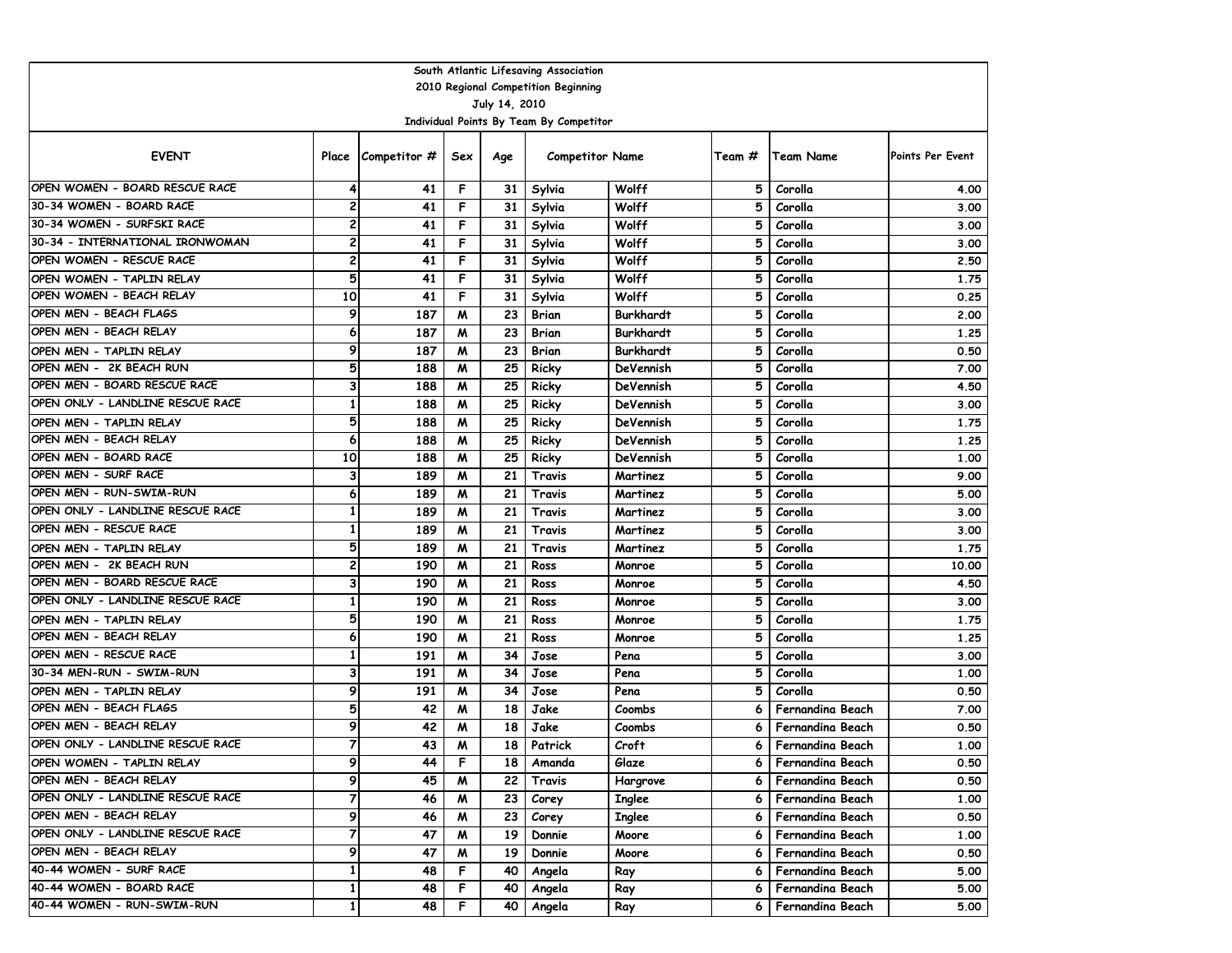| South Atlantic Lifesaving Association                    |                              |                    |        |                 |                        |                  |                 |                                          |                  |  |  |  |  |
|----------------------------------------------------------|------------------------------|--------------------|--------|-----------------|------------------------|------------------|-----------------|------------------------------------------|------------------|--|--|--|--|
| 2010 Regional Competition Beginning                      |                              |                    |        |                 |                        |                  |                 |                                          |                  |  |  |  |  |
| July 14, 2010<br>Individual Points By Team By Competitor |                              |                    |        |                 |                        |                  |                 |                                          |                  |  |  |  |  |
|                                                          |                              |                    |        |                 |                        |                  |                 |                                          |                  |  |  |  |  |
| <b>EVENT</b>                                             |                              | Place Competitor # | Sex    | Age             | <b>Competitor Name</b> |                  | Team #          | <b>Team Name</b>                         | Points Per Event |  |  |  |  |
| 40-44 WOMEN - BEACH FLAGS                                | 1                            | 48                 | F      | 40              | Angela                 | Ray              | 6               | Fernandina Beach                         | 5.00             |  |  |  |  |
| OPEN ONLY - LANDLINE RESCUE RACE                         | $\overline{7}$               | 48                 | F      | 40              | Angela                 | Ray              | 6               | Fernandina Beach                         | 1.00             |  |  |  |  |
| OPEN WOMEN - BOARD RACE                                  | 10                           | 48                 | F      | 40              | Angela                 | Ray              | 6               | <b>Fernandina Beach</b>                  | 1.00             |  |  |  |  |
| OPEN WOMEN - BEACH RELAY                                 | 9                            | 48                 | F      | 40              | Angela                 | Ray              | 6               | Fernandina Beach                         | 0.50             |  |  |  |  |
| OPEN WOMEN - TAPLIN RELAY                                | 9                            | 48                 | F      | 40              | Angela                 | Ray              | 6               | Fernandina Beach                         | 0.50             |  |  |  |  |
| OPEN WOMEN - BEACH RELAY                                 | 9                            | 49                 | F      | 19              | Jennifer               | Stelmach         | 6               | Fernandina Beach                         | 0.50             |  |  |  |  |
| OPEN WOMEN - BEACH RELAY                                 | 3                            | 50                 | F      | 21              | Sara                   | <b>Bloom</b>     | 8               | <b>Hilton Head</b>                       | 2.25             |  |  |  |  |
| OPEN WOMEN - RESCUE RACE                                 | 8                            | 50                 | F      | 21              | Sara                   | <b>Bloom</b>     | 8               | <b>Hilton Head</b>                       | 0.75             |  |  |  |  |
| 30-34 MEN-RUN - SWIM-RUN                                 | $\mathbf{1}$                 | 51                 | M      | 34              | Daniel                 | Condell          | 8               | <b>Hilton Head</b>                       | 5.00             |  |  |  |  |
| 30-34 MEN - SURF RACE                                    | $\overline{\mathbf{c}}$      | 51                 | M      | 34              | Daniel                 | Condell          | 8               | <b>Hilton Head</b>                       | 3.00             |  |  |  |  |
| OPEN MEN - RESCUE RACE                                   | 9                            | 51                 | M      | 34              | Daniel                 | Condell          | 8               | <b>Hilton Head</b>                       | 0.50             |  |  |  |  |
| OPEN MEN - RUN-SWIM-RUN                                  | $\overline{7}$               | 52                 | W      | 22              | James                  | Donahue          | 8               | <b>Hilton Head</b>                       | 4.00             |  |  |  |  |
| OPEN MEN - RESCUE RACE                                   | 9                            | 52                 | M      | 22              | James                  | Donahue          | 8               | <b>Hilton Head</b>                       | 0.50             |  |  |  |  |
| OPEN WOMEN - BEACH RELAY<br>OPEN WOMEN - RESCUE RACE     | 3                            | 53                 | F      | 21              | Samantha               | Exstrom          | 8               | <b>Hilton Head</b>                       | 2.25             |  |  |  |  |
| OPEN WOMEN - 2K BEACH RUN                                | 8<br>$\overline{\mathbf{c}}$ | 53                 | F<br>F | 21              | Samantha               | Exstrom          | 8               | <b>Hilton Head</b>                       | 0.75             |  |  |  |  |
| OPEN WOMEN - BEACH RELAY                                 | 3                            | 54<br>54           | F      | 21<br>21        | Alyssa                 | Farmer           | 8<br>8          | <b>Hilton Head</b><br><b>Hilton Head</b> | 10.00            |  |  |  |  |
| OPEN MEN - 2K BEACH RUN                                  | 1                            | 55                 | M      | 22              | Alyssa<br>Dan          | Farmer           | 8               | <b>Hilton Head</b>                       | 2.25<br>12.00    |  |  |  |  |
| OPEN MEN - BEACH RELAY                                   | 4                            | 55                 | M      | 22              | Dan                    | Gorman<br>Gorman | 8               | <b>Hilton Head</b>                       | 2.00             |  |  |  |  |
| 50-54 MEN - 2K BEACH RUN                                 | $\mathbf{1}$                 | 56                 | M      | 51              | Frank                  | Heinrich         | 8               | <b>Hilton Head</b>                       | 5.00             |  |  |  |  |
| 50-54 MEN - SURF RACE                                    | $\mathbf{1}$                 | 56                 | M      | 51              | Frank                  | Heinrich         | 8               | <b>Hilton Head</b>                       | 5.00             |  |  |  |  |
| 50-54 MEN - RUN-SWIM-RUN                                 | $\mathbf{1}$                 | 56                 | M      | 51              | Frank                  | Heinrich         | 8               | <b>Hilton Head</b>                       | 5.00             |  |  |  |  |
| 50-54 MEN - BEACH FLAGS                                  | $\mathbf{1}$                 | 56                 | M      | 51              | Frank                  | Heinrich         | 8               | <b>Hilton Head</b>                       | 5.00             |  |  |  |  |
| OPEN MEN - BEACH RELAY                                   | 4                            | 57                 | M      | 18              | Matthew                | Heinrich         | 8               | <b>Hilton Head</b>                       | 2.00             |  |  |  |  |
| OPEN MEN - RESCUE RACE                                   | 9                            | 57                 | W      | 18              | Matthew                | Heinrich         | 8               | <b>Hilton Head</b>                       | 0.50             |  |  |  |  |
| OPEN WOMEN - RESCUE RACE                                 | 8                            | 58                 | F      | 22              | Alison                 | Hobbs            | 8               | <b>Hilton Head</b>                       | 0.75             |  |  |  |  |
| OPEN WOMEN - 2K BEACH RUN                                | 5                            | 61                 | F      | 25              | Kelli                  | King             | 8               | <b>Hilton Head</b>                       | 7.00             |  |  |  |  |
| OPEN WOMEN - RESCUE RACE                                 | 8                            | 61                 | F      | 25              | Kelli                  | King             | 8               | <b>Hilton Head</b>                       | 0.75             |  |  |  |  |
| OPEN WOMEN - BEACH RELAY                                 | 3                            | 62                 | F      | 22              | Jillian                | Mardis           | 8               | <b>Hilton Head</b>                       | 2.25             |  |  |  |  |
| OPEN WOMEN - BEACH FLAGS                                 | 10                           | 62                 | F      | 22              | Jillian                | Mardis           | 8               | <b>Hilton Head</b>                       | 1.00             |  |  |  |  |
| OPEN MEN - 2K BEACH RUN                                  | 3                            | 63                 | M      | 22              | <b>Scott</b>           | Ohlson           | 8               | <b>Hilton Head</b>                       | 9.00             |  |  |  |  |
| OPEN MEN - BEACH RELAY                                   | 4                            | 64                 | M      | 21              | Kevin                  | Okapal           | 8               | <b>Hilton Head</b>                       | 2.00             |  |  |  |  |
| OPEN MEN - RESCUE RACE                                   | 9                            | 64                 | M      | 21 I            | Kevin                  | Okapal           |                 | 8   Hilton Head                          | 0.50             |  |  |  |  |
| OPEN MEN - BEACH RELAY                                   | 4                            | 65                 | M      |                 | $19$ Phil              | Turano           | 8               | Hilton Head                              | 2.00             |  |  |  |  |
| 64-69 MEN - 2K BEACH RUN                                 | $\mathbf{1}$                 | 68                 | M      | 65 I            | David                  | Bew              |                 | 10 Jax Beach                             | 5.00             |  |  |  |  |
| 65-69 MEN - SURF RACE                                    | $\mathbf{1}$                 | 68                 | M      | 65              | David                  | Bew              |                 | 10 Jax Beach                             | 5.00             |  |  |  |  |
| 65-69 MEN - BOARD RACE                                   | 1                            | 68                 | M      | 65              | David                  | Bew              | 10 <sub>1</sub> | Jax Beach                                | 5.00             |  |  |  |  |
| 64-69 MEN - RUN-SWIM-RUN                                 | 1                            | 68                 | M      | 65              | David                  | Bew              | 10 <sub>1</sub> | Jax Beach                                | 5.00             |  |  |  |  |
| 65-69 MEN - SURFSKI RACE                                 | 1                            | 68                 | M      | 65 I            | David                  | Bew              |                 | 10   Jax Beach                           | 5.00             |  |  |  |  |
| 60-64 - INTERNATIONAL IRONWOMAN                          | 1                            | 68                 | M      | 65              | David                  | Bew              |                 | 10 Jax Beach                             | 5.00             |  |  |  |  |
| 65-69 MEN - BEACH FLAGS                                  | $\mathbf{1}$                 | 68                 | M      | 65 <sub>1</sub> | David                  | Bew              |                 | 10 Jax Beach                             | 5.00             |  |  |  |  |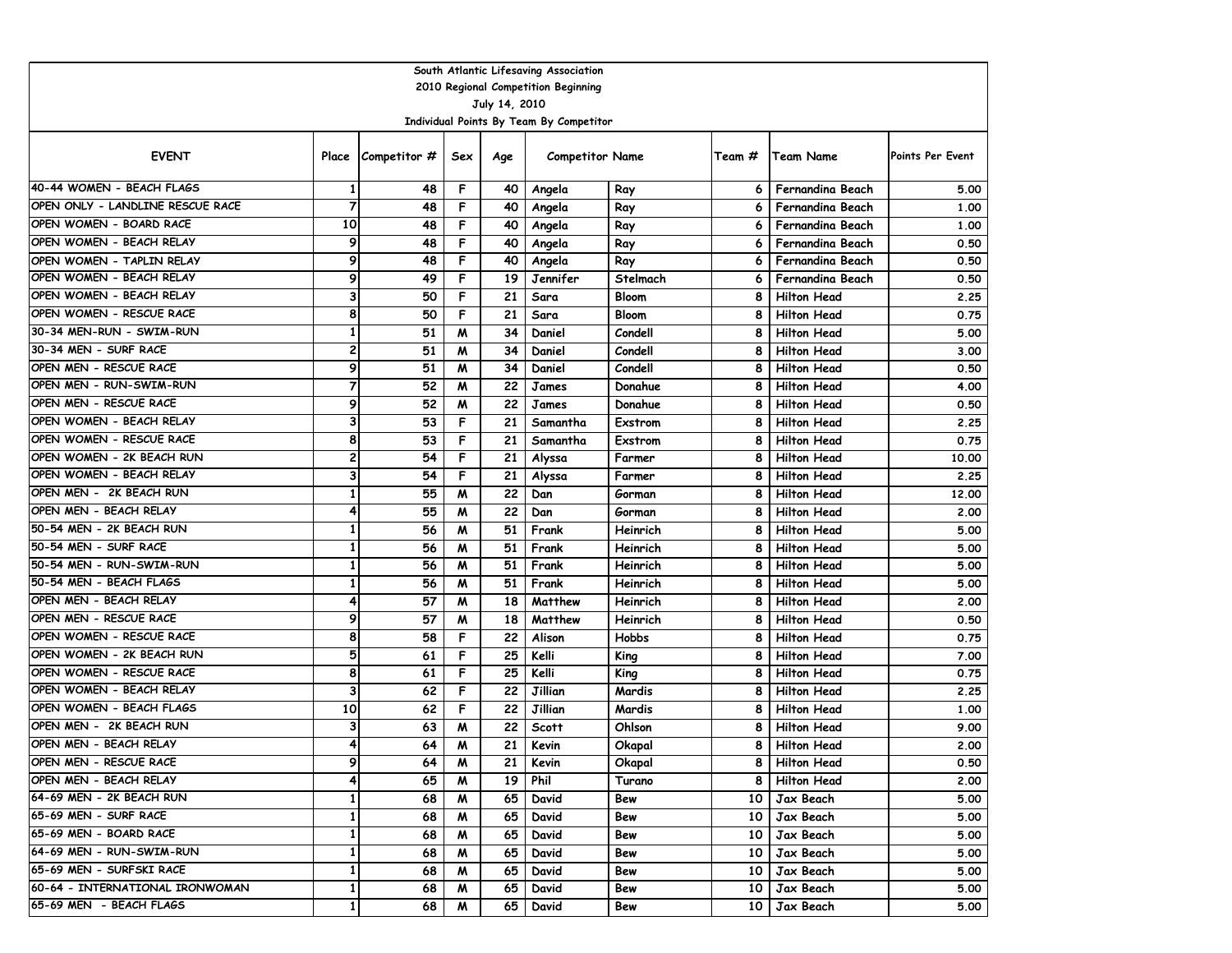|                                                   |                         |                             |        |                 | South Atlantic Lifesaving Association   |                    |          |                        |                  |  |  |  |
|---------------------------------------------------|-------------------------|-----------------------------|--------|-----------------|-----------------------------------------|--------------------|----------|------------------------|------------------|--|--|--|
| 2010 Regional Competition Beginning               |                         |                             |        |                 |                                         |                    |          |                        |                  |  |  |  |
| July 14, 2010                                     |                         |                             |        |                 |                                         |                    |          |                        |                  |  |  |  |
|                                                   |                         |                             |        |                 | Individual Points By Team By Competitor |                    |          |                        |                  |  |  |  |
| <b>EVENT</b>                                      |                         | Place $\sqrt{\frac{Cm}{m}}$ | Sex    | Age             | <b>Competitor Name</b>                  |                    | Team #   | Team Name              | Points Per Event |  |  |  |
| OPEN - INTERNATIONAL IRONMAN                      | 1                       | 70                          | M      | 23 <sub>1</sub> | Joey                                    | Civello            | 10       | Jax Beach              | 12.00            |  |  |  |
| OPEN MEN - SURFSKI RACE                           | 4                       | 70                          | M      | 23              | Joey                                    | Civello            | 10       | Jax Beach              | 8.00             |  |  |  |
| OPEN MEN - BOARD RACE                             | 6                       | 70                          | M      | 23              | Joey                                    | Civello            | 10       | Jax Beach              | 5.00             |  |  |  |
| OPEN MEN - TAPLIN RELAY                           | $\mathbf{1}$            | 70                          | M      | 23              | Joey                                    | Civello            | 10       | Jax Beach              | 3.00             |  |  |  |
| OPEN MEN - BOARD RESCUE RACE                      | 7                       | 70                          | W      | 23              | Joey                                    | Civello            | 10       | Jax Beach              | 2.00             |  |  |  |
| OPEN MEN - BEACH RELAY                            | 8                       | 70                          | M      | 23              | Joey                                    | Civello            | 10       | Jax Beach              | 0.75             |  |  |  |
| OPEN MEN - RESCUE RACE                            | $\overline{10}$         | 70                          | M      | 23              | Joey                                    | Civello            | 10       | Jax Beach              | 0.25             |  |  |  |
| OPEN MEN - TAPLIN RELAY                           | $\overline{7}$          | 71                          | W      | 21              | Coby                                    | Davis              | 10       | Jax Beach              | 1.00             |  |  |  |
| 40-44 MEN - SURFSKI RACE                          | $\overline{\mathbf{c}}$ | 72                          | W      | 40              | Rob                                     | Emahiser           | 10       | Jax Beach              | 3.00             |  |  |  |
| OPEN ONLY - LANDLINE RESCUE RACE                  | 3                       | 72                          | W      | 40              | Rob                                     | Emahiser           | 10       | Jax Beach              | 2.25             |  |  |  |
| 40-44 MEN - BOARD RACE                            | 3                       | 72                          | W      | 40              | Rob                                     | Emahiser           | 10       | Jax Beach              | 1.00             |  |  |  |
| OPEN - INTERNATIONAL IRONMAN                      | 2                       | 73                          | W      | 20              | Richard                                 | Ghiotto            | 10       | Jax Beach              | 10.00            |  |  |  |
| OPEN MEN - BOARD RACE                             | 3                       | 73                          | M      | 20              | Richard                                 | Ghiotto            | 10       | Jax Beach              | 9.00             |  |  |  |
| OPEN MEN - SURFSKI RACE                           | 5                       | 73                          | M      | 20              | Richard                                 | Ghiotto            | 10       | Jax Beach              | 7.00             |  |  |  |
| OPEN MEN - TAPLIN RELAY                           | $\mathbf{1}$            | 73                          | M      | 20              | Richard                                 | Ghiotto            | 10       | Jax Beach              | 3.00             |  |  |  |
| OPEN MEN - BOARD RESCUE RACE                      | 10                      | 73                          | M      | 20              | Richard                                 | Ghiotto            | 10       | Jax Beach              | 0.50             |  |  |  |
| OPEN MEN - SURFSKI RACE<br>OPEN MEN - BEACH FLAGS | $\mathbf{1}$            | 74                          | W      | 25              | Ross                                    | Ghiotto            | 10       | Jax Beach              | 12.00            |  |  |  |
| OPEN - INTERNATIONAL IRONMAN                      | 1<br>3                  | 74                          | м      | 25              | Ross                                    | Ghiotto            | 10       | Jax Beach              | 12.00            |  |  |  |
| OPEN MEN - BOARD RACE                             | 4                       | 74<br>74                    | M      | 25<br>25        | Ross                                    | Ghiotto            | 10       | Jax Beach              | 9.00             |  |  |  |
| OPEN MEN - TAPLIN RELAY                           | $\mathbf{1}$            | 74                          | м<br>W | 25              | Ross<br>Ross                            | Ghiotto<br>Ghiotto | 10<br>10 | Jax Beach<br>Jax Beach | 8.00<br>3.00     |  |  |  |
| OPEN MEN - BOARD RESCUE RACE                      | $\overline{7}$          | 74                          | M      | 25              | Ross                                    | Ghiotto            | 10       | Jax Beach              | 2.00             |  |  |  |
| 35-39 MEN - SURFSKI RACE                          | $\mathbf{1}$            | 75                          | W      | 38              | Bill                                    | Horn               | 10       | Jax Beach              | 5.00             |  |  |  |
| 35-39 MEN - BOARD RACE                            | 2                       | 75                          | W      | 38              | Bill                                    | Horn               | 10       | Jax Beach              | 3.00             |  |  |  |
| 35-39 - INTERNATIONAL IRONMAN                     | 2                       | 75                          | M      | 38              | Bill                                    | Horn               | 10       | Jax Beach              | 3.00             |  |  |  |
| 35-39 MEN - SURF RACE                             | 3                       | 75                          | M      | 38              | Bill                                    | Horn               | 10       | Jax Beach              | 1.00             |  |  |  |
| 35-39 MEN - RUN-SWIM-RUN                          | 3                       | 75                          | M      | 38              | Bill                                    | Horn               | 10       | Jax Beach              | 1.00             |  |  |  |
| 35-39 MEN - BEACH FLAGS                           | 3                       | 75                          | M      | 38              | Bill                                    | Horn               | 10       | Jax Beach              | 1.00             |  |  |  |
| OPEN MEN - TAPLIN RELAY                           | $\overline{7}$          | 75                          | W      | 38              | Bill                                    | Horn               | 10       | Jax Beach              | 1.00             |  |  |  |
| OPEN ONLY - LANDLINE RESCUE RACE                  | 9                       | 75                          | W      | 38              | Bill                                    | Horn               | 10       | Jax Beach              | 0.50             |  |  |  |
| OPEN MEN - TAPLIN RELAY                           | $\overline{\mathbf{c}}$ | 76                          | м      | 21              | Alex                                    | <b>McKellop</b>    | 10       | Jax Beach              | 2.50             |  |  |  |
| OPEN WOMEN - SURFSKI RACE                         | $\mathbf{1}$            | 77                          | F      | 19              | Kaitlyn                                 | Morris             | $10-10$  | Jax Beach              | 12.00            |  |  |  |
| OPEN - INTERNATIONAL IRONWOMAN                    | 1                       | 77                          | F      |                 | 19   Kaitlyn                            | Morris             |          | 10 Jax Beach           | 12.00            |  |  |  |
| OPEN WOMEN - BOARD RACE                           | $\overline{7}$          | 77                          | F      |                 | 19 Kaitlyn                              | Morris             |          | 10 Jax Beach           | 4.00             |  |  |  |
| OPEN WOMEN - TAPLIN RELAY                         | 2                       | 77                          | F      |                 | 19 Kaitlyn                              | Morris             |          | 10 Jax Beach           | 2.50             |  |  |  |
| OPEN WOMEN - BEACH RELAY                          | 5                       | 77                          | F.     |                 | 19 Kaitlyn                              | Morris             |          | 10 Jax Beach           | 1.75             |  |  |  |
| OPEN WOMEN - BOARD RESCUE RACE                    | 9                       | 77                          | F.     | 19 I            | Kaitlyn                                 | Morris             |          | 10 Jax Beach           | 1.00             |  |  |  |
| OPEN ONLY - LANDLINE RESCUE RACE                  | 9                       | 77                          | F      | 19 I            | Kaitlyn                                 | Morris             |          | 10   Jax Beach         | 0.50             |  |  |  |
| OPEN WOMEN - RESCUE RACE                          | 9                       | 77                          | F.     | 19 I            | Kaitlyn                                 | Morris             |          | 10   Jax Beach         | 0.50             |  |  |  |
| OPEN MEN - BEACH FLAGS                            | 2                       | 78                          | M      | 25 <sub>1</sub> | Artsiom                                 | Naidzich           |          | 10 Jax Beach           | 10.00            |  |  |  |
| OPEN - INTERNATIONAL IRONMAN                      | 5                       | 78                          | M      | 25 I            | Artsiom                                 | Naidzich           |          | 10 Jax Beach           | 7.00             |  |  |  |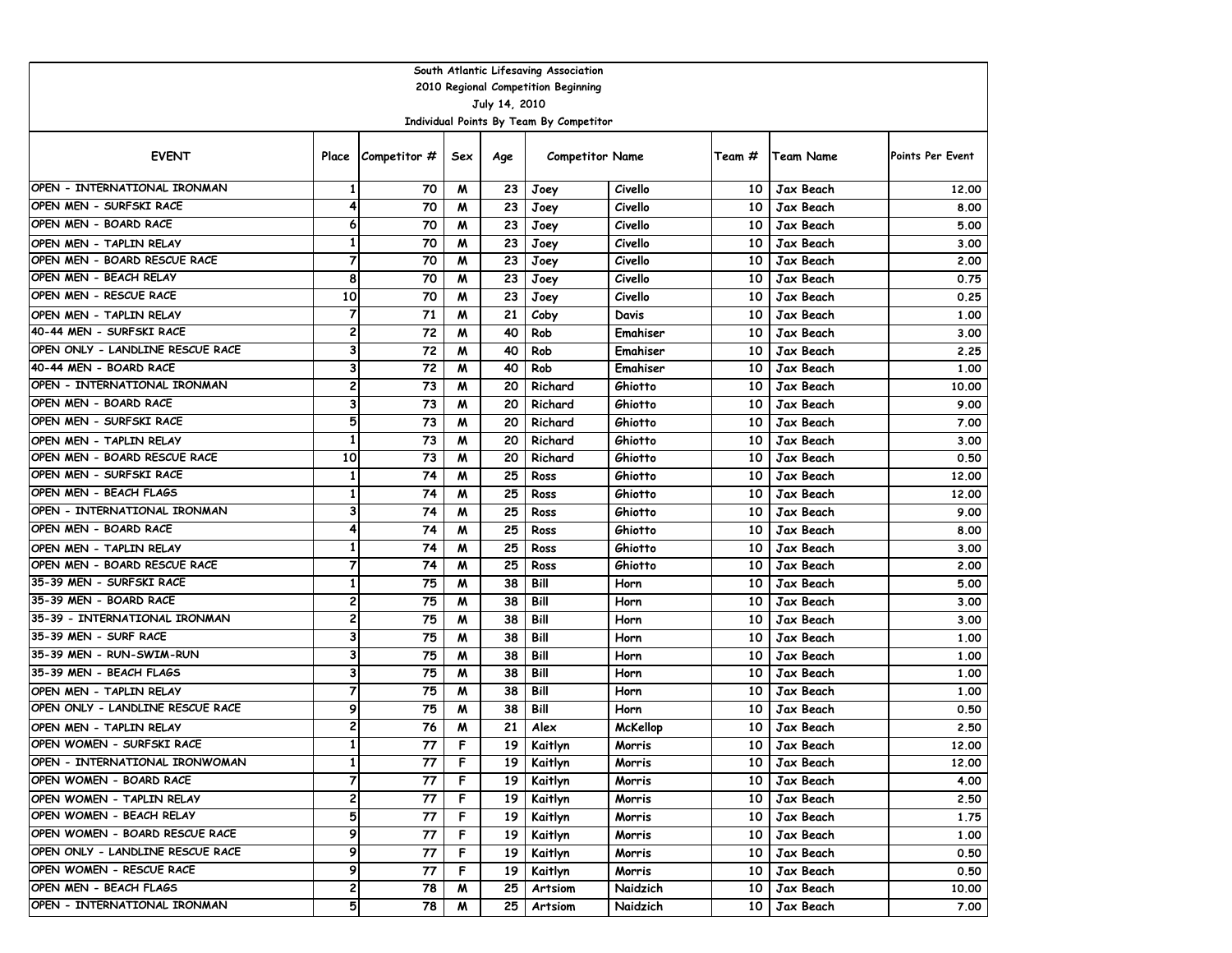| South Atlantic Lifesaving Association                       |                   |                             |        |                 |                                         |                        |          |                        |                  |  |  |  |  |
|-------------------------------------------------------------|-------------------|-----------------------------|--------|-----------------|-----------------------------------------|------------------------|----------|------------------------|------------------|--|--|--|--|
| 2010 Regional Competition Beginning                         |                   |                             |        |                 |                                         |                        |          |                        |                  |  |  |  |  |
| July 14, 2010                                               |                   |                             |        |                 |                                         |                        |          |                        |                  |  |  |  |  |
|                                                             |                   |                             |        |                 | Individual Points By Team By Competitor |                        |          |                        |                  |  |  |  |  |
| <b>EVENT</b>                                                |                   | Place $\sqrt{\frac{Cm}{m}}$ | Sex    | Age             | <b>Competitor Name</b>                  |                        | Team #   | Team Name              | Points Per Event |  |  |  |  |
| OPEN MEN - SURFSKI RACE                                     | 6                 | 78                          | M      | 25              | Artsiom                                 | Naidzich               | 10       | Jax Beach              | 5.00             |  |  |  |  |
| OPEN MEN - BOARD RESCUE RACE                                | 6                 | 78                          | M      | 25              | Artsiom                                 | Naidzich               | 10       | Jax Beach              | 2.50             |  |  |  |  |
| OPEN ONLY - LANDLINE RESCUE RACE                            | 3                 | 78                          | M      | 25              | Artsiom                                 | Naidzich               | 10       | Jax Beach              | 2.25             |  |  |  |  |
| OPEN MEN - TAPLIN RELAY                                     | 7                 | 78                          | M      | 25              | Artsiom                                 | Naidzich               | 10       | Jax Beach              | 1.00             |  |  |  |  |
| OPEN MEN - BOARD RACE                                       | 1                 | 79                          | W      | 26              | <b>Barrett</b>                          | Phifer                 | 10       | Jax Beach              | 12.00            |  |  |  |  |
| OPEN MEN - SURFSKI RACE                                     | 2                 | 79                          | M      | 26              | <b>Barrett</b>                          | Phifer                 | 10       | Jax Beach              | 10.00            |  |  |  |  |
| OPEN - INTERNATIONAL IRONMAN                                | 4                 | 79                          | M      | 26              | <b>Barrett</b>                          | Phifer                 | 10       | Jax Beach              | 8.00             |  |  |  |  |
| OPEN MEN - BOARD RESCUE RACE                                | 5                 | 79                          | M      | 26              | <b>Barrett</b>                          | Phifer                 | 10       | Jax Beach              | 3.50             |  |  |  |  |
| OPEN MEN - TAPLIN RELAY                                     | 2                 | 79                          | W      | 26              | <b>Barrett</b>                          | Phifer                 | 10       | Jax Beach              | 2.50             |  |  |  |  |
| OPEN MEN - BEACH RELAY                                      | 8                 | 79                          | W      | 26              | <b>Barrett</b>                          | Phifer                 | 10       | Jax Beach              | 0.75             |  |  |  |  |
| OPEN MEN - RESCUE RACE                                      | 10                | 79                          | W      | 26              | <b>Barrett</b>                          | Phifer                 | 10       | Jax Beach              | 0.25             |  |  |  |  |
| OPEN MEN - TAPLIN RELAY                                     | 2                 | 80                          | W      | 18              | Eli                                     | <b>Phillips</b>        | 10       | Jax Beach              | 2.50             |  |  |  |  |
| OPEN ONLY - LANDLINE RESCUE RACE                            | 9                 | 80                          | M      | 18              | Eli                                     | <b>Phillips</b>        | 10       | Jax Beach              | 0.50             |  |  |  |  |
| OPEN MEN - BOARD RESCUE RACE                                | 10                | 80                          | M      | 18              | Eli                                     | <b>Phillips</b>        | 10       | Jax Beach              | 0.50             |  |  |  |  |
| OPEN MEN - RESCUE RACE                                      | 10                | 80                          | M      | 18              | Eli                                     | <b>Phillips</b>        | 10       | Jax Beach              | 0.25             |  |  |  |  |
| OPEN MEN - SURFSKI RACE                                     | 7                 | 81                          | M      | 28              | Chris                                   | Saggau                 | 10       | Jax Beach              | 4.00             |  |  |  |  |
| OPEN ONLY - LANDLINE RESCUE RACE                            | 3                 | 81                          | W      | 28              | Chris                                   | Saggau                 | 10       | Jax Beach              | 2.25             |  |  |  |  |
| OPEN MEN - TAPLIN RELAY                                     | $\overline{7}$    | 81                          | м      | 28              | Chris                                   | Saggau                 | 10       | Jax Beach              | 1.00             |  |  |  |  |
| OPEN MEN - BEACH RELAY                                      | 8                 | 81                          | M      | 28              | Chris                                   | Saggau                 | 10       | Jax Beach              | 0.75             |  |  |  |  |
| OPEN MEN - BOARD RESCUE RACE                                | 5<br>$\mathbf{1}$ | 82                          | м      | 18              | Austin                                  | Schoenberg             | 10       | Jax Beach              | 3.50             |  |  |  |  |
| OPEN MEN - TAPLIN RELAY<br>OPEN ONLY - LANDLINE RESCUE RACE | 9                 | 82                          | W      | 18              | Austin                                  | Schoenberg             | 10       | Jax Beach              | 3.00             |  |  |  |  |
| OPEN WOMEN - SURFSKI RACE                                   | 5                 | 82<br>83                    | M<br>F | 18<br>18        | Austin                                  | Schoenberg             | 10       | Jax Beach              | 0.50             |  |  |  |  |
|                                                             | 2                 |                             | F      |                 | Allison                                 | Shemenski              | 10<br>10 | Jax Beach              | 7.00             |  |  |  |  |
| OPEN WOMEN - TAPLIN RELAY<br>OPEN - INTERNATIONAL IRONWOMAN | 9                 | 83<br>83                    | F      | 18<br>18        | Allison<br>Allison                      | Shemenski<br>Shemenski | 10       | Jax Beach<br>Jax Beach | 2.50<br>2.00     |  |  |  |  |
| OPEN WOMEN - BEACH RELAY                                    | 5                 | 83                          | F      | 18              | Allison                                 | Shemenski              | 10       | Jax Beach              | 1.75             |  |  |  |  |
| OPEN WOMEN - BOARD RESCUE RACE                              | 9                 | 83                          | F      | 18              | Allison                                 | Shemenski              | 10       | Jax Beach              | 1.00             |  |  |  |  |
| OPEN WOMEN - SURFSKI RACE                                   | 3                 | 84                          | F      | 20              | Kaitlyn                                 | Shemenski              | 10       | Jax Beach              | 9.00             |  |  |  |  |
| OPEN WOMEN - BEACH RELAY                                    | 5                 | 84                          | F      | 20              | Kaitlyn                                 | Shemenski              | 10       | Jax Beach              | 1.75             |  |  |  |  |
| OPEN WOMEN - RESCUE RACE                                    | 9                 | 84                          | F      | 20              | Kaitlyn                                 | Shemenski              | 10       | Jax Beach              | 0.50             |  |  |  |  |
| OPEN WOMEN - TAPLIN RELAY                                   | 9                 | 84                          | F      | 20              | Kaitlyn                                 | Shemenski              | 10       | Jax Beach              | 0.50             |  |  |  |  |
| 30-34 WOMEN - BOARD RACE                                    | $\mathbf{1}$      | 85                          | F      | 30              | Chrissy                                 | Wallis                 | 10       | Jax Beach              | 5.00             |  |  |  |  |
| 30-34 WOMEN - SURFSKI RACE                                  | $\mathbf{I}$      | 85                          | F      |                 | 30   Chrissy                            | <b>Wallis</b>          |          | 10 Jax Beach           | 5.00             |  |  |  |  |
| 30-34 - INTERNATIONAL IRONWOMAN                             | $\mathbf{1}$      | 85                          | F      | 30 <sub>1</sub> | Chrissy                                 | Wallis                 |          | 10 Jax Beach           | 5.00             |  |  |  |  |
| 30-34 WOMEN - 2K BEACH RUN                                  | 2                 | 85                          | F      | 30 l            | Chrissy                                 | Wallis                 |          | 10 Jax Beach           | 3.00             |  |  |  |  |
| 30-34 WOMEN - SURF RACE                                     | 2                 | 85                          | F      | 30 I            | Chrissy                                 | Wallis                 |          | 10 Jax Beach           | 3.00             |  |  |  |  |
| 30-34 WOMEN - RUN-SWIM-RUN                                  | 2                 | 85                          | F.     | 30 l            | Chrissy                                 | Wallis                 |          | 10 Jax Beach           | 3.00             |  |  |  |  |
| 30-34 WOMEN - BEACH FLAGS                                   | 2                 | 85                          | F      | 30 I            | Chrissy                                 | Wallis                 |          | 10   Jax Beach         | 3.00             |  |  |  |  |
| OPEN WOMEN - TAPLIN RELAY                                   | 2                 | 85                          | F      | 30 I            | Chrissy                                 | Wallis                 |          | 10 Jax Beach           | 2.50             |  |  |  |  |
| OPEN WOMEN - BOARD RESCUE RACE                              | $\overline{7}$    | 85                          | F      | 30 <sub>1</sub> | Chrissy                                 | Wallis                 |          | 10 Jax Beach           | 2.00             |  |  |  |  |
| OPEN WOMEN - RESCUE RACE                                    | 9                 | 85                          | F      |                 | 30 Chrissy                              | Wallis                 |          | 10 Jax Beach           | 0.50             |  |  |  |  |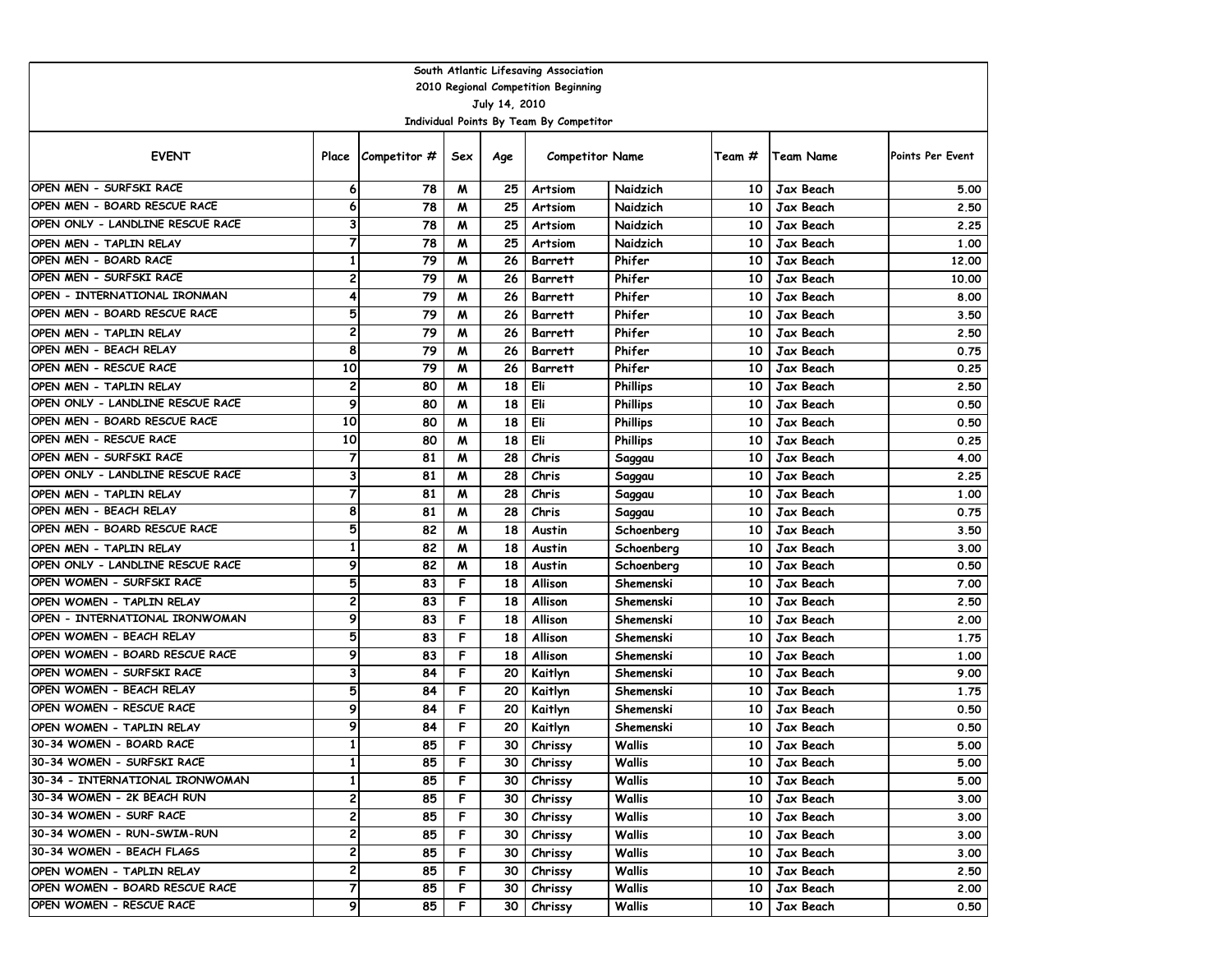| South Atlantic Lifesaving Association                    |                         |                    |     |     |                        |                 |                 |                |                         |  |  |  |  |
|----------------------------------------------------------|-------------------------|--------------------|-----|-----|------------------------|-----------------|-----------------|----------------|-------------------------|--|--|--|--|
| 2010 Regional Competition Beginning                      |                         |                    |     |     |                        |                 |                 |                |                         |  |  |  |  |
| July 14, 2010<br>Individual Points By Team By Competitor |                         |                    |     |     |                        |                 |                 |                |                         |  |  |  |  |
|                                                          |                         |                    |     |     |                        |                 |                 |                |                         |  |  |  |  |
| <b>EVENT</b>                                             |                         | Place Competitor # | Sex | Age | <b>Competitor Name</b> |                 | Team #          | Team Name      | <b>Points Per Event</b> |  |  |  |  |
| 155-59 WOMEN - 2K BEACH RUN                              | 1                       | 86                 | F   | 57  | Susan                  | Wallis          | 10              | Jax Beach      | 5.00                    |  |  |  |  |
| 55-59 WOMEN - SURF RACE                                  | $\mathbf{1}$            | 86                 | F   | 57  | Susan                  | Wallis          | 10              | Jax Beach      | 5.00                    |  |  |  |  |
| 55-59 WOMEN - BOARD RACE                                 | $\mathbf{1}$            | 86                 | F   | 57  | Susan                  | Wallis          | 10              | Jax Beach      | 5.00                    |  |  |  |  |
| 55-59 WOMEN - RUN-SWIM-RUN                               | $\mathbf{1}$            | 86                 | F   | 57  | Susan                  | Wallis          | 10              | Jax Beach      | 5.00                    |  |  |  |  |
| 155-59 WOMEN - SURFSKI RACE                              | 1                       | 86                 | F   | 57  | Susan                  | Wallis          | 10              | Jax Beach      | 5.00                    |  |  |  |  |
| 55-59 - INTERNATIONAL IRONWOMAN                          | $\mathbf{1}$            | 86                 | F   | 57  | Susan                  | Wallis          | 10              | Jax Beach      | 5.00                    |  |  |  |  |
| 55-59 WOMEN - BEACH FLAGS                                | $\mathbf{1}$            | 86                 | F   | 57  | Susan                  | Wallis          | 10              | Jax Beach      | 5.00                    |  |  |  |  |
| OPEN ONLY - LANDLINE RESCUE RACE                         | 3                       | 86                 | F   | 57  | Susan                  | Wallis          | 10              | Jax Beach      | 2.25                    |  |  |  |  |
| OPEN WOMEN - BOARD RACE                                  | 8                       | 87                 | F   | 17  | Kaitlyn                | Whited          | 10              | Jax Beach      | 3.00                    |  |  |  |  |
| OPEN WOMEN - TAPLIN RELAY                                | $\overline{\mathbf{c}}$ | 87                 | F   | 17  | Kaitlyn                | Whited          | 10              | Jax Beach      | 2.50                    |  |  |  |  |
| OPEN WOMEN - BOARD RESCUE RACE                           | $\overline{7}$          | 87                 | F   | 17  | Kaitlyn                | Whited          | 10              | Jax Beach      | 2.00                    |  |  |  |  |
| OPEN WOMEN - BEACH RELAY                                 | 5                       | 87                 | F   | 17  | Kaitlyn                | Whited          | 10              | Jax Beach      | 1.75                    |  |  |  |  |
| OPEN WOMEN - RUN-SWIM-RUN                                | 10                      | 87                 | F   | 17  | Kaitlyn                | Whited          | 10              | Jax Beach      | 1.00                    |  |  |  |  |
| OPEN - INTERNATIONAL IRONWOMAN                           | 10                      | 87                 | F   | 17  | Kaitlyn                | Whited          | 10              | Jax Beach      | 1.00                    |  |  |  |  |
| OPEN WOMEN - RESCUE RACE                                 | 9                       | 87                 | F   | 17  | Kaitlyn                | Whited          | 10              | Jax Beach      | 0.50                    |  |  |  |  |
| OPEN MEN - SURFSKI RACE                                  | 3                       | 88                 | M   | 41  | Thom                   | Wright          | 10              | Jax Beach      | 9.00                    |  |  |  |  |
| OPEN MEN - BOARD RACE                                    | 5                       | 88                 | M   | 41  | Thom                   | Wright          | 10              | Jax Beach      | 7.00                    |  |  |  |  |
| 40-44 MEN - BOARD RACE                                   | $\mathbf{1}$            | 88                 | M   | 41  | Thom                   | Wright          | 10              | Jax Beach      | 5.00                    |  |  |  |  |
| 40-44 MEN - SURFSKI RACE                                 | $\mathbf{1}$            | 88                 | M   | 41  | Thom                   | Wright          | 10              | Jax Beach      | 5.00                    |  |  |  |  |
| OPEN - INTERNATIONAL IRONMAN                             | 6                       | 88                 | M   | 41  | Thom                   | Wright          | 10              | Jax Beach      | 5.00                    |  |  |  |  |
| 40-44 - INTERNATIONAL IRONMAN                            | $\mathbf{1}$            | 88                 | M   | 41  | Thom                   | Wright          | 10              | Jax Beach      | 5.00                    |  |  |  |  |
| 40-44 MEN - BEACH FLAGS                                  | $\mathbf{1}$            | 88                 | M   | 41  | Thom                   | Wright          | 10              | Jax Beach      | 5.00                    |  |  |  |  |
| OPEN MEN - BOARD RESCUE RACE                             | 6                       | 88                 | M   | 41  | Thom                   | Wright          | 10              | Jax Beach      | 2.50                    |  |  |  |  |
| OPEN MEN - TAPLIN RELAY                                  | 2                       | 88                 | M   | 41  | Thom                   | Wright          | 10              | Jax Beach      | 2.50                    |  |  |  |  |
| 40-44 MEN - SURF RACE                                    | 3                       | 88                 | M   | 41  | Thom                   | Wright          | 10              | Jax Beach      | 1.00                    |  |  |  |  |
| OPEN MEN - BEACH RELAY                                   | 8                       | 88                 | M   | 41  | Thom                   | Wright          | 10              | Jax Beach      | 0.75                    |  |  |  |  |
| OPEN MEN - RESCUE RACE                                   | 10                      | 88                 | M   | 41  | Thom                   | Wright          | 10              | Jax Beach      | 0.25                    |  |  |  |  |
| OPEN WOMEN - RESCUE RACE                                 | 3                       | 89                 | F   | 18  | Erika                  | Audfroid        | 13              | Nags Head      | 2.25                    |  |  |  |  |
| OPEN WOMEN - BEACH RELAY                                 | $\overline{7}$          | 89                 | F   | 18  | Erika                  | Audfroid        | 13              | Nags Head      | 1.00                    |  |  |  |  |
| OPEN WOMEN - RUN-SWIM-RUN                                | 3                       | 90                 | F   | 21  | Anna                   | <b>Battiata</b> | 13              | Nags Head      | 9.00                    |  |  |  |  |
| OPEN - INTERNATIONAL IRONWOMAN                           | 3                       | 90                 | F   | 21  | Anna                   | Battiata        | 13              | Nags Head      | 9.00                    |  |  |  |  |
| OPEN WOMEN - SURF RACE                                   | 4                       | 90                 | F   | 21  | Anna                   | Battiata        | 13 <sup>1</sup> | Nags Head      | 8.00                    |  |  |  |  |
| OPEN WOMEN - BOARD RESCUE RACE                           | 5                       | 90                 | F   | 21  | Anna                   | Battiata        |                 | 13   Nags Head | 3.50                    |  |  |  |  |
| OPEN WOMEN - 2K BEACH RUN                                | 8                       | 90                 | F   | 21  | Anna                   | Battiata        |                 | 13 Nags Head   | 3.00                    |  |  |  |  |
| OPEN WOMEN - TAPLIN RELAY                                | $\mathbf{1}$            | 90                 | F   | 21  | Anna                   | Battiata        |                 | 13 Nags Head   | 3.00                    |  |  |  |  |
| OPEN WOMEN - RESCUE RACE                                 | 3                       | 90                 | F   | 21  | Anna                   | Battiata        |                 | 13 Nags Head   | 2.25                    |  |  |  |  |
| OPEN WOMEN - BOARD RACE                                  | 9                       | 90                 | F   | 21  | Anna                   | Battiata        |                 | 13 Nags Head   | 2.00                    |  |  |  |  |
| OPEN WOMEN - BEACH RELAY                                 | 7                       | 90                 | F   | 21  | Anna                   | Battiata        |                 | 13 Nags Head   | 1.00                    |  |  |  |  |
| OPEN MEN - RESCUE RACE                                   | 5                       | 92                 | M   | 23  | Dale                   | Court           |                 | 13 Nags Head   | 1.75                    |  |  |  |  |
| OPEN WOMEN - 2K BEACH RUN                                | 4                       | 93                 | F   | 22  | Aly                    | Cox             | 13              | Nags Head      | 8.00                    |  |  |  |  |
| OPEN WOMEN - BOARD RACE                                  | 5                       | 93                 | F   | 22  | Aly                    | Cox             |                 | 13 Nags Head   | 7.00                    |  |  |  |  |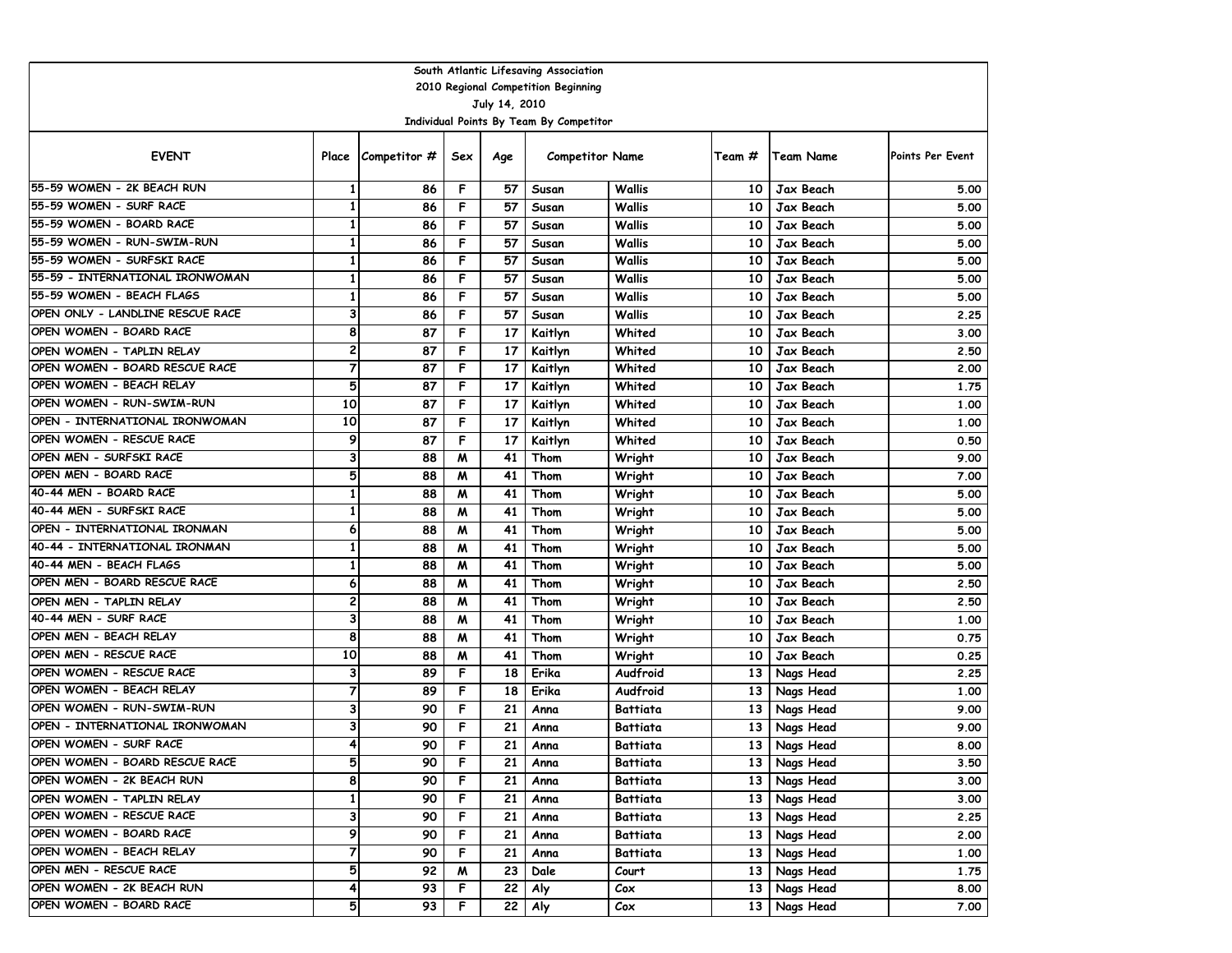| South Atlantic Lifesaving Association |                         |                                         |     |      |                                         |                   |                 |               |                         |  |  |  |  |
|---------------------------------------|-------------------------|-----------------------------------------|-----|------|-----------------------------------------|-------------------|-----------------|---------------|-------------------------|--|--|--|--|
| 2010 Regional Competition Beginning   |                         |                                         |     |      |                                         |                   |                 |               |                         |  |  |  |  |
| July 14, 2010                         |                         |                                         |     |      |                                         |                   |                 |               |                         |  |  |  |  |
|                                       |                         |                                         |     |      | Individual Points By Team By Competitor |                   |                 |               |                         |  |  |  |  |
| <b>EVENT</b>                          |                         | Place $\sqrt{\frac{2}{1}}$ Competitor # | Sex | Age  | <b>Competitor Name</b>                  |                   | Team #          | Team Name     | <b>Points Per Event</b> |  |  |  |  |
| OPEN WOMEN - BOARD RESCUE RACE        | 5                       | 93                                      | F   | 22   | Aly                                     | Cox               | 13              | Nags Head     | 3.50                    |  |  |  |  |
| OPEN WOMEN - TAPLIN RELAY             | $\mathbf{1}$            | 93                                      | F   | 22   | Aly                                     | Cox               | 13              | Nags Head     | 3.00                    |  |  |  |  |
| OPEN WOMEN - SURFSKI RACE             | 9                       | 93                                      | F   | 22   | Aly                                     | Cox               | 13              | Nags Head     | 2.00                    |  |  |  |  |
| OPEN WOMEN - BEACH RELAY              | 7                       | 93                                      | F   | 22   | Aly                                     | Cox               | 13              | Nags Head     | 1.00                    |  |  |  |  |
| 50-54 MEN - BOARD RACE                | 1                       | 94                                      | M   | 52   | John                                    | Kenny             | 13              | Nags Head     | 5.00                    |  |  |  |  |
| 50-54 - INTERNATIONAL IRONMAN         | 1                       | 94                                      | M   | 52   | John                                    | Kenny             | 13              | Nags Head     | 5.00                    |  |  |  |  |
| 50-54 MEN - SURF RACE                 | 2                       | 94                                      | M   | 52   | John                                    | Kenny             | 13              | Nags Head     | 3.00                    |  |  |  |  |
| 50-54 MEN - RUN-SWIM-RUN              | 2                       | 94                                      | M   | 52   | John                                    | Kenny             | 13              | Nags Head     | 3.00                    |  |  |  |  |
| 50-54 MEN - SURFSKI RACE              | $\overline{\mathbf{c}}$ | 94                                      | M   | 52   | John                                    | Kenny             | 13              | Nags Head     | 3.00                    |  |  |  |  |
| OPEN - INTERNATIONAL IRONWOMAN        | $\overline{\mathbf{c}}$ | 95                                      | F   | 29   | Beth                                    | <b>McCullough</b> | 13              | Nags Head     | 10.00                   |  |  |  |  |
| OPEN WOMEN - BOARD RACE               | 6                       | 95                                      | F   | 29   | Beth                                    | <b>McCullough</b> | 13              | Nags Head     | 5.00                    |  |  |  |  |
| OPEN WOMEN - SURFSKI RACE             | 7                       | 95                                      | F   | 29   | Beth                                    | <b>McCullough</b> | 13              | Nags Head     | 4.00                    |  |  |  |  |
| OPEN WOMEN - TAPLIN RELAY             | $\mathbf{1}$            | 95                                      | F   | 29   | Beth                                    | <b>McCullough</b> | 13              | Nags Head     | 3.00                    |  |  |  |  |
| OPEN WOMEN - RESCUE RACE              | 3                       | 95                                      | F   | 29   | Beth                                    | <b>McCullough</b> | 13              | Nags Head     | 2.25                    |  |  |  |  |
| OPEN MEN - RESCUE RACE                | 5                       | 96                                      | M   | 22   | Kyle                                    | Moore             | 13              | Nags Head     | 1.75                    |  |  |  |  |
| OPEN MEN - TAPLIN RELAY               | 10                      | 96                                      | M   | 22   | Kyle                                    | Moore             | 13              | Nags Head     | 0.25                    |  |  |  |  |
| OPEN MEN - 2K BEACH RUN               | 4                       | 97                                      | M   | 32   | Chad                                    | Motz              | 13              | Nags Head     | 8.00                    |  |  |  |  |
| 30-34 MEN - 2K BEACH RUN              | 1                       | 97                                      | M   | 32   | Chad                                    | Motz              | 13              | Nags Head     | 5.00                    |  |  |  |  |
| 30-34 MEN - BOARD RACE                | 2                       | 97                                      | M   | 32   | Chad                                    | Motz              | 13              | Nags Head     | 3.00                    |  |  |  |  |
| 30-34 - INTERANTIONAL IRONMAN         | $\overline{\mathbf{c}}$ | 97                                      | M   | 32   | Chad                                    | Motz              | 13              | Nags Head     | 3.00                    |  |  |  |  |
| 30-34 MEN - SURFSKI RACE              | 3                       | 97                                      | M   | 32   | Chad                                    | Motz              | 13              | Nags Head     | 1.00                    |  |  |  |  |
| OPEN MEN - TAPLIN RELAY               | 10                      | 97                                      | M   | 32   | Chad                                    | Motz              | 13              | Nags Head     | 0.25                    |  |  |  |  |
| OPEN WOMEN - TAPLIN RELAY             | 1                       | 98                                      | F   | 28   | Stephanie                               | Motz              | 13              | Nags Head     | 3.00                    |  |  |  |  |
| OPEN WOMEN - RESCUE RACE              | 3                       | 98                                      | F   | 28   | Stephanie                               | Motz              | 13              | Nags Head     | 2.25                    |  |  |  |  |
| OPEN WOMEN - 2K BEACH RUN             | 9                       | 98                                      | F   | 28   | Stephanie                               | Motz              | 13              | Nags Head     | 2.00                    |  |  |  |  |
| OPEN WOMEN - BEACH RELAY              | 7                       | 98                                      | F   | 28   | Stephanie                               | Motz              | 13              | Nags Head     | 1.00                    |  |  |  |  |
| OPEN MEN - RESCUE RACE                | 5                       | 99                                      | M   | 21   | Justin                                  | Parker            | 13              | Nags Head     | 1.75                    |  |  |  |  |
| OPEN MEN - TAPLIN RELAY               | 10                      | 99                                      | M   | 21   | Justin                                  | Parker            | 13              | Nags Head     | 0.25                    |  |  |  |  |
| OPEN MEN - RESCUE RACE                | 5                       | 100                                     | M   | 22   | Blaine                                  | Wingfield         | 13              | Nags Head     | 1.75                    |  |  |  |  |
| OPEN MEN - TAPLIN RELAY               | 10                      | 100                                     | W   | 22   | Blaine                                  | Wingfield         | 13              | Nags Head     | 0.25                    |  |  |  |  |
| OPEN WOMEN - BEACH RELAY              | 9                       | 117                                     | F   | 20   | Samantha                                | Fendig            | 14              | Nassau County | 0.50                    |  |  |  |  |
| OPEN WOMEN - 2K BEACH RUN             | 3                       | 119                                     | F   | 19   | Shelby                                  | Kittrell          | 14              | Nassau County | 9.00                    |  |  |  |  |
| OPEN WOMEN - BEACH RELAY              | 9                       | 119                                     | F   | 19 I | Shelby                                  | Kittrell          | 14              | Nassau County | 0.50                    |  |  |  |  |
| OPEN WOMEN - TAPLIN RELAY             | 9                       | 119                                     | F   | 19   | Shelby                                  | Kittrell          | 14              | Nassau County | 0.50                    |  |  |  |  |
| 45-49 MEN - BEACH FLAGS               | $\mathbf{1}$            | 122                                     | M   | 48   | Roger                                   | Wilson            | 14              | Nassau County | 5.00                    |  |  |  |  |
| 45-49 MEN - RUN-SWIM-RUN              | 2                       | 122                                     | M   | 48   | Roger                                   | Wilson            | 14              | Nassau County | 3.00                    |  |  |  |  |
| 45-49 MEN - 2K BEACH RUN              | 3                       | 122                                     | M   | 48   | Roger                                   | Wilson            | 14              | Nassau County | 1.00                    |  |  |  |  |
| 44-49 MEN - SURF RACE                 | 3                       | 122                                     | M   | 48   | Roger                                   | Wilson            | 14              | Nassau County | 1.00                    |  |  |  |  |
| 45-49 MEN - BOARD RACE                | 3                       | 122                                     | M   | 48   | Roger                                   | Wilson            | 14              | Nassau County | 1.00                    |  |  |  |  |
| 45-49 MEN - SURFSKI RACE              | 3                       | 122                                     | M   | 48   | Roger                                   | Wilson            | 14              | Nassau County | 1.00                    |  |  |  |  |
| 45-49 - INTERNATIONAL IRONMAN         | 3                       | 122                                     | W   | 48   | Roger                                   | Wilson            | 14 <sup>1</sup> | Nassau County | 1.00                    |  |  |  |  |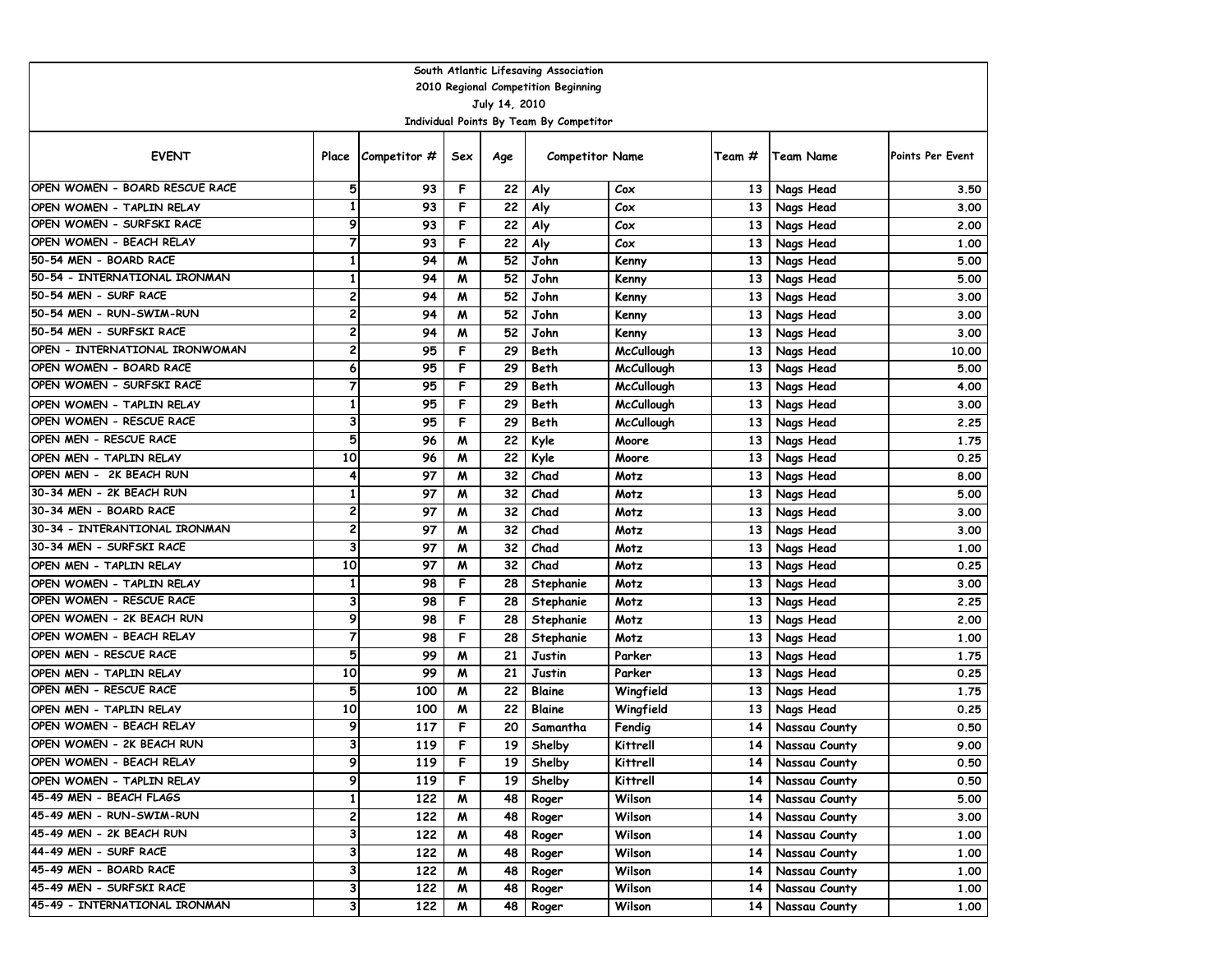| South Atlantic Lifesaving Association                    |                |              |     |     |                        |                   |                 |                        |                  |  |  |  |  |
|----------------------------------------------------------|----------------|--------------|-----|-----|------------------------|-------------------|-----------------|------------------------|------------------|--|--|--|--|
| 2010 Regional Competition Beginning                      |                |              |     |     |                        |                   |                 |                        |                  |  |  |  |  |
| July 14, 2010<br>Individual Points By Team By Competitor |                |              |     |     |                        |                   |                 |                        |                  |  |  |  |  |
|                                                          |                |              |     |     |                        |                   |                 |                        |                  |  |  |  |  |
| <b>EVENT</b>                                             | Place          | Competitor # | Sex | Age | <b>Competitor Name</b> |                   | Team #          | Team Name              | Points Per Event |  |  |  |  |
| OPEN MEN - BOARD RACE                                    | 7              | 101          | M   | 24  | Alex                   | Angyalfy          | 16 I            | St Johns County        | 4.00             |  |  |  |  |
| OPEN MEN - TAPLIN RELAY                                  | 6              | 101          | M   | 24  | Alex                   | Angyalfy          | 16 <sup>1</sup> | St Johns County        | 1.25             |  |  |  |  |
| OPEN MEN - BOARD RESCUE RACE                             | 9              | 101          | M   | 24  | Alex                   | Angyalfy          | 16              | St Johns County        | 1,00             |  |  |  |  |
| OPEN MEN - TAPLIN RELAY                                  | 6              | 102          | M   | 24  | Josh                   | Ashley            | 16              | St Johns County        | 1.25             |  |  |  |  |
| OPEN MEN - BOARD RESCUE RACE                             | 9              | 102          | M   | 24  | Josh                   | Ashley            | 16              | St Johns County        | 1.00             |  |  |  |  |
| OPEN MEN - 2K BEACH RUN                                  | 8              | 104          | M   | 20  | James                  | <b>Bonus</b>      | 16              | St Johns County        | 3.00             |  |  |  |  |
| OPEN ONLY - LANDLINE RESCUE RACE                         | 5              | 104          | M   | 20  | James                  | <b>Bonus</b>      | 16              | St Johns County        | 1.75             |  |  |  |  |
| OPEN MEN - TAPLIN RELAY                                  | 6              | 105          | M   | 22  | Joe                    | <b>Dickinson</b>  | 16              | St Johns County        | 1.25             |  |  |  |  |
| OPEN ONLY - LANDLINE RESCUE RACE                         | 5              | 106          | M   | 18  | Trey                   | Dotson            | 16              | St Johns County        | 1.75             |  |  |  |  |
| OPEN ONLY - LANDLINE RESCUE RACE                         | 5              | 107          | W   | 18  | Derek                  | Droege            | 16              | St Johns County        | 1.75             |  |  |  |  |
| OPEN WOMEN - SURFSKI RACE                                | 4              | 109          | F   | 27  | Karissa                | <b>Ickes</b>      | 16              | <b>St Johns County</b> | 8.00             |  |  |  |  |
| OPEN WOMEN - BEACH RELAY                                 | 6              | 109          | F   | 27  | Karissa                | <b>Ickes</b>      | 16              | St Johns County        | 1.25             |  |  |  |  |
| OPEN WOMEN - TAPLIN RELAY                                | 7              | 109          | F   | 27  | Karissa                | <b>Ickes</b>      | 16              | St Johns County        | 1.00             |  |  |  |  |
| OPEN WOMEN - BEACH RELAY                                 | 6              | 110          | F   | 18  | Danielle               | Olmedo            | 16              | St Johns County        | 1.25             |  |  |  |  |
| OPEN WOMEN - TAPLIN RELAY                                | 7              | 110          | F   | 18  | Danielle               | Olmedo            | 16              | St Johns County        | 1.00             |  |  |  |  |
| OPEN WOMEN - BEACH RELAY                                 | 6              | 111          | F   | 20  | Sara                   | Perez             | 16              | St Johns County        | 1.25             |  |  |  |  |
| OPEN WOMEN - TAPLIN RELAY                                | 7              | 111          | F   | 20  | Sara                   | Perez             | 16              | St Johns County        | 1.00             |  |  |  |  |
| OPEN WOMEN - BEACH RELAY                                 | 6              | 113          | F   | 27  | Tiffany                | <b>Stephens</b>   | 16              | St Johns County        | 1.25             |  |  |  |  |
| OPEN WOMEN - SURFSKI RACE                                | 10             | 113          | F   | 27  | Tiffany                | <b>Stephens</b>   | 16              | St Johns County        | 1,00             |  |  |  |  |
| OPEN WOMEN - TAPLIN RELAY                                | $\overline{7}$ | 113          | F   | 27  | Tiffany                | <b>Stephens</b>   | 16              | St Johns County        | 1.00             |  |  |  |  |
| OPEN ONLY - LANDLINE RESCUE RACE                         | 5              | 114          | M   | 18  | Tyler                  | Thurston          | 16              | St Johns County        | 1.75             |  |  |  |  |
| OPEN MEN - TAPLIN RELAY                                  | 6              | 114          | M   | 18  | Tyler                  | Thurston          | 16              | St Johns County        | 1.25             |  |  |  |  |
| OPEN WOMEN - BOARD RACE                                  | 4              | 141          | F   | 22  | Martina                | Antony            | 18              | Virginia Beach         | 8.00             |  |  |  |  |
| OPEN WOMEN - RESCUE RACE                                 | 1              | 141          | F   | 22  | Martina                | Antony            | 18              | Virginia Beach         | 3.00             |  |  |  |  |
| OPEN WOMEN - RESCUE RACE                                 | 1              | 142          | F   | 21  | April                  | <b>Barrientos</b> | 18              | Virginia Beach         | 3.00             |  |  |  |  |
| OPEN ONLY - LANDLINE RESCUE RACE                         | 2              | 142          | F   | 21  | April                  | <b>Barrientos</b> | 18              | Virginia Beach         | 2.50             |  |  |  |  |
| OPEN MEN - BEACH FLAGS                                   | 8              | 143          | M   | 19  | Stefano                | Churchill         | 18              | Virginia Beach         | 3.00             |  |  |  |  |
| OPEN MEN - TAPLIN RELAY                                  | 4              | 143          | M   | 19  | Stefano                | Churchill         | 18              | Virginia Beach         | 2.00             |  |  |  |  |
| OPEN MEN - BEACH RELAY                                   | 5              | 143          | M   | 19  | Stefano                | Churchill         | 18              | Virginia Beach         | 1.75             |  |  |  |  |
| 60-64 MEN - 2K BEACH RUN                                 | 1              | 144          | M   | 61  | Jim                    | Dierstein         | 18              | Virginia Beach         | 5.00             |  |  |  |  |
| 60-64 MEN - SURF RACE                                    | 1              | 144          | M   | 61  | Jim                    | Dierstein         | 18              | Virginia Beach         | 5.00             |  |  |  |  |
| 60-64 MEN - BOARD RACE                                   | 1              | 144          | M   | 61  | Jim                    | Dierstein         | <b>18</b>       | Virginia Beach         | 5.00             |  |  |  |  |
| 60-64 MEN - RUN-SWIM-RUN                                 | ı              | 144          | M   | 61  | Jim                    | Dierstein         |                 | 18   Virginia Beach    | 5.00             |  |  |  |  |
| 60-64 MEN - SURFSKI RACE                                 | $\mathbf{1}$   | 144          | M   | 61  | Jim                    | Dierstein         |                 | 18 Virginia Beach      | 5.00             |  |  |  |  |
| 60-64 - INTERNATIONAL IRONMAN                            | $\mathbf{1}$   | 144          | M   | 61  | Jim                    | Dierstein         |                 | 18 Virginia Beach      | 5.00             |  |  |  |  |
| 60-64 MEN - BEACH FLAGS                                  | $\mathbf{1}$   | 144          | M   | 61  | Jim                    | Dierstein         |                 | 18 Virginia Beach      | 5.00             |  |  |  |  |
| OPEN MEN - BOARD RACE                                    | 2              | 145          | M   | 28  | Doug                   | Ellis             |                 | 18 Virginia Beach      | 10.00            |  |  |  |  |
| OPEN MEN - BEACH FLAGS                                   | 6              | 145          | M   | 28  | Doug                   | Ellis             |                 | 18 Virginia Beach      | 5.00             |  |  |  |  |
| OPEN MEN - BOARD RESCUE RACE                             | 4              | 145          | M   | 28  | Doug                   | Ellis             | 18 I            | Virginia Beach         | 4.00             |  |  |  |  |
| OPEN - INTERNATIONAL IRONMAN                             | 7              | 145          | W   | 28  | Doug                   | <b>Ellis</b>      | 18 I            | Virginia Beach         | 4.00             |  |  |  |  |
| OPEN ONLY - LANDLINE RESCUE RACE                         | 2              | 145          | M   | 28  | Doug                   | Ellis             | 18              | Virginia Beach         | 2.50             |  |  |  |  |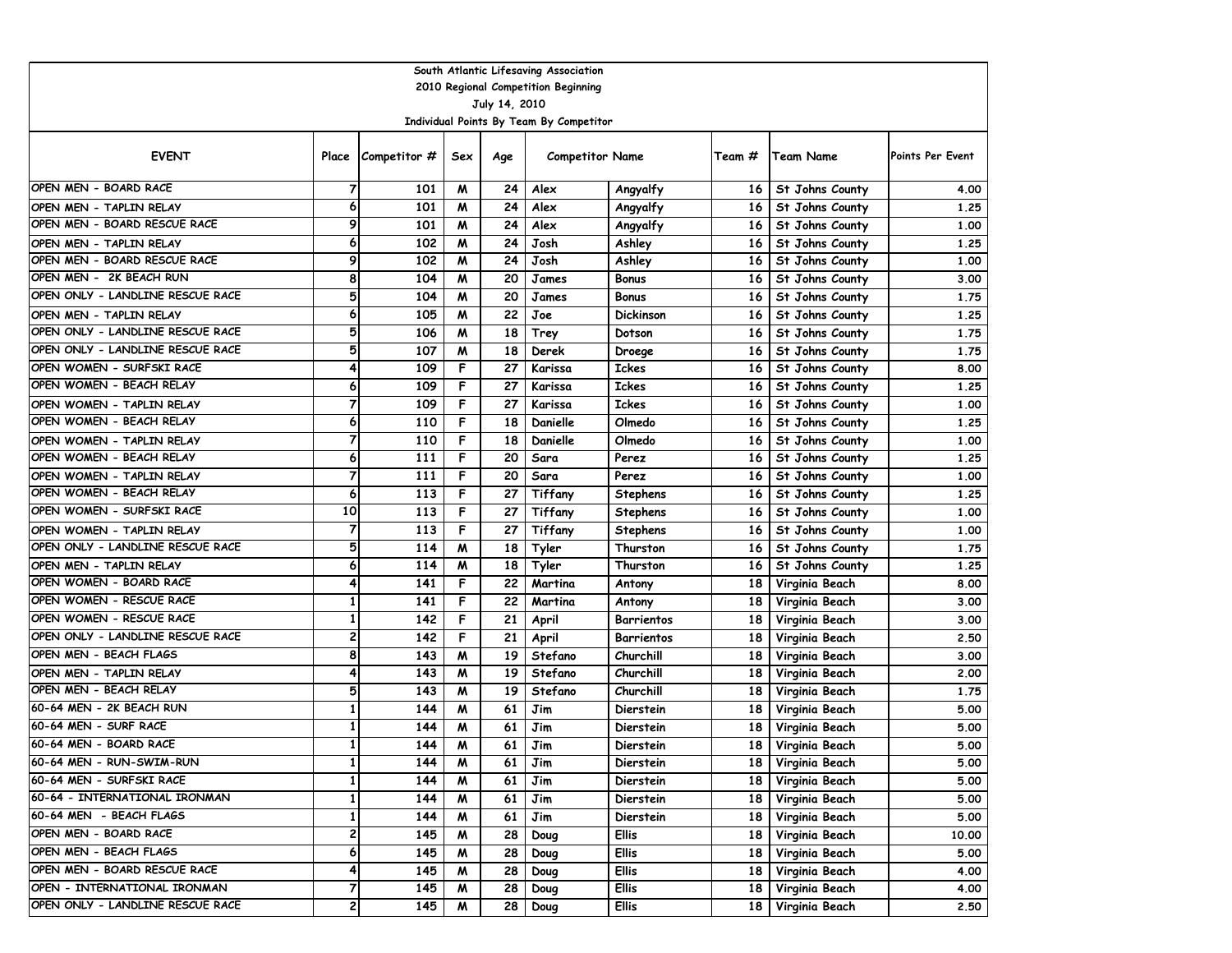| South Atlantic Lifesaving Association |                         |                    |     |      |                                         |                 |                 |                   |                  |  |  |  |  |
|---------------------------------------|-------------------------|--------------------|-----|------|-----------------------------------------|-----------------|-----------------|-------------------|------------------|--|--|--|--|
| 2010 Regional Competition Beginning   |                         |                    |     |      |                                         |                 |                 |                   |                  |  |  |  |  |
| July 14, 2010                         |                         |                    |     |      |                                         |                 |                 |                   |                  |  |  |  |  |
|                                       |                         |                    |     |      | Individual Points By Team By Competitor |                 |                 |                   |                  |  |  |  |  |
| <b>EVENT</b>                          |                         | Place Competitor # | Sex | Age  | <b>Competitor Name</b>                  |                 | Team #          | Team Name         | Points Per Event |  |  |  |  |
| OPEN MEN - TAPLIN RELAY               | 4                       | 145                | M   | 28   | Doug                                    | Ellis           | 18              | Virginia Beach    | 2.00             |  |  |  |  |
| OPEN MEN - BEACH RELAY                | 5                       | 145                | M   | 28   | Doug                                    | <b>Ellis</b>    | 18              | Virginia Beach    | 1.75             |  |  |  |  |
| OPEN MEN - SURFSKI RACE               | 10                      | 145                | M   | 28   | Doug                                    | <b>Ellis</b>    | 18              | Virginia Beach    | 1.00             |  |  |  |  |
| OPEN MEN - BEACH RELAY                | 1                       | 147                | M   | 19   | Zachary                                 | Fitzpatrick     | 18              | Virginia Beach    | 3.00             |  |  |  |  |
| OPEN MEN - RUN-SWIM-RUN               | 9                       | 148                | M   | 19   | Sean                                    | Frye            | 18              | Virginia Beach    | 2.00             |  |  |  |  |
| OPEN MEN - SURF RACE                  | 10                      | 148                | M   | 19   | Sean                                    | Frye            | 18              | Virginia Beach    | 1.00             |  |  |  |  |
| OPEN MEN - BEACH RELAY                | $\overline{7}$          | 148                | M   | 19   | Sean                                    | Frye            | 18              | Virginia Beach    | 1.00             |  |  |  |  |
| 35-39 MEN - SURF RACE                 | 2                       | 149                | M   | 39   | Tom                                     | Gill            | 18              | Virginia Beach    | 3.00             |  |  |  |  |
| 35-39 MEN - RUN-SWIM-RUN              | $\overline{\mathbf{c}}$ | 149                | M   | 39   | Tom                                     | Gill            | 18              | Virginia Beach    | 3.00             |  |  |  |  |
| OPEN WOMEN - RESCUE RACE              | 4                       | 150                | F   | 19   | Charlotte                               | Greenwood       | 18              | Virginia Beach    | 2.00             |  |  |  |  |
| OPEN WOMEN - TAPLIN RELAY             | 4                       | 150                | F   | 19   | Charlotte                               | Greenwood       | 18              | Virginia Beach    | 2.00             |  |  |  |  |
| OPEN WOMEN - SURF RACE                | 10                      | 150                | F   | 19   | Charlotte                               | Greenwood       | 18              | Virginia Beach    | 1.00             |  |  |  |  |
| OPEN MEN - RUN-SWIM-RUN               | 3                       | 151                | M   | 18   | Eli                                     | Guzik           | 18              | Virginia Beach    | 9.00             |  |  |  |  |
| OPEN - INTERNATIONAL IRONMAN          | 8                       | 151                | M   | 18   | Eli                                     | Guzik           | 18              | Virginia Beach    | 3.00             |  |  |  |  |
| OPEN ONLY - LANDLINE RESCUE RACE      | 4                       | 151                | M   | 18   | Eli                                     | Guzik           | 18              | Virginia Beach    | 2.00             |  |  |  |  |
| OPEN MEN - SURF RACE                  | 9                       | 151                | M   | 18   | Eli                                     | Guzik           | 18              | Virginia Beach    | 2.00             |  |  |  |  |
| OPEN MEN - RESCUE RACE                | 6                       | 151                | M   | 18   | Eli                                     | Guzik           | 18              | Virginia Beach    | 1.25             |  |  |  |  |
| OPEN MEN - BEACH RELAY                | 7                       | 151                | M   | 18   | Eli                                     | Guzik           | 18              | Virginia Beach    | 1.00             |  |  |  |  |
| 50-54 WOMEN - 2K BEACH RUN            | $\overline{1}$          | 152                | F   | 53   | Nancy                                   | Hodges          | 18              | Virginia Beach    | 5.00             |  |  |  |  |
| 50-54 WOMEN - SURF RACE               | $\mathbf{1}$            | 152                | F   | 53   | Nancy                                   | Hodges          | 18              | Virginia Beach    | 5.00             |  |  |  |  |
| 50-54 WOMEN - BOARD RACE              | $\mathbf{1}$            | 152                | F   | 53   | Nancy                                   | Hodges          | 18              | Virginia Beach    | 5.00             |  |  |  |  |
| 50-54 WOMEN - RUN-SWIM-RUN            | $\mathbf{1}$            | 152                | F   | 53   | Nancy                                   | Hodges          | 18              | Virginia Beach    | 5.00             |  |  |  |  |
| 50-54 - INTERNATIONAL IRONWOMAN       | 1                       | 152                | F   | 53   | Nancy                                   | Hodges          | 18              | Virginia Beach    | 5.00             |  |  |  |  |
| 50-54 WOMEN - BEACH FLAGS             | 1                       | 152                | F   | 53   | Nancy                                   | Hodges          | 18              | Virginia Beach    | 5.00             |  |  |  |  |
| OPEN WOMEN - BOARD RACE               | 1                       | 155                | F   | 22   | Robin                                   | Lang            | 18              | Virginia Beach    | 12.00            |  |  |  |  |
| OPEN WOMEN - BOARD RESCUE RACE        | 3                       | 155                | F   | 22   | Robin                                   | Lang            | 18              | Virginia Beach    | 4.50             |  |  |  |  |
| OPEN - INTERNATIONAL IRONWOMAN        | 8                       | 155                | F   | 22   | Robin                                   | Lang            | 18              | Virginia Beach    | 3.00             |  |  |  |  |
| OPEN WOMEN - TAPLIN RELAY             | 4                       | 155                | F   | 22   | Robin                                   | Lang            | 18              | Virginia Beach    | 2.00             |  |  |  |  |
| OPEN WOMEN - RESCUE RACE              | $\overline{7}$          | 155                | F   | 22   | Robin                                   | Lang            | 18              | Virginia Beach    | 1.00             |  |  |  |  |
| OPEN WOMEN - BEACH RELAY              | 8                       | 155                | F   | 22   | Robin                                   | Lang            | <b>18</b>       | Virginia Beach    | 0.75             |  |  |  |  |
| OPEN WOMEN - SURF RACE                | 1                       | 157                | F   | 18   | Ashley                                  | Luchsinger      | 18 <sup>1</sup> | Virginia Beach    | 12.00            |  |  |  |  |
| OPEN WOMEN - RUN-SWIM-RUN             | 6                       | 157                | F   | 18   | Ashley                                  | Luchsinger      | 18              | Virginia Beach    | 5.00             |  |  |  |  |
| OPEN WOMEN - RESCUE RACE              | p                       | 157                | F   | 18   | Ashley                                  | Luchsinger      |                 | 18 Virginia Beach | 1.75             |  |  |  |  |
| OPEN MEN - BEACH RELAY                | $\mathbf{1}$            | 158                | M   | 20   | Jon                                     | Martin          |                 | 18 Virginia Beach | 3.00             |  |  |  |  |
| 40-44 MEN - 2K BEACH RUN              | $\mathbf{1}$            | 159                | M   | 43   | Kevin                                   | Martingayle     |                 | 18 Virginia Beach | 5.00             |  |  |  |  |
| 40-44 MEN - RUN-SWIM-RUN              | 2                       | 159                | M   | 43   | Kevin                                   | Martingayle     |                 | 18 Virginia Beach | 3.00             |  |  |  |  |
| OPEN MEN - BEACH RELAY                | 1                       | 160                | M   | 19   | David                                   | <b>McKinley</b> |                 | 18 Virginia Beach | 3.00             |  |  |  |  |
| OPEN WOMEN - RESCUE RACE              | 7                       | 161                | F   | 19   | Sara                                    | McLaren         | 18              | Virginia Beach    | 1.00             |  |  |  |  |
| OPEN MEN - RESCUE RACE                | 6                       | 162                | M   | 17   | Conner                                  | Mewbourne       |                 | 18 Virginia Beach | 1.25             |  |  |  |  |
| OPEN MEN - BEACH RELAY                | 5                       | 163                | W   | 26   | Sean                                    | Millard         | 18              | Virginia Beach    | 1.75             |  |  |  |  |
| OPEN MEN - RESCUE RACE                | 6                       | 163                | W   | 26 I | Sean                                    | Millard         |                 | 18 Virginia Beach | 1.25             |  |  |  |  |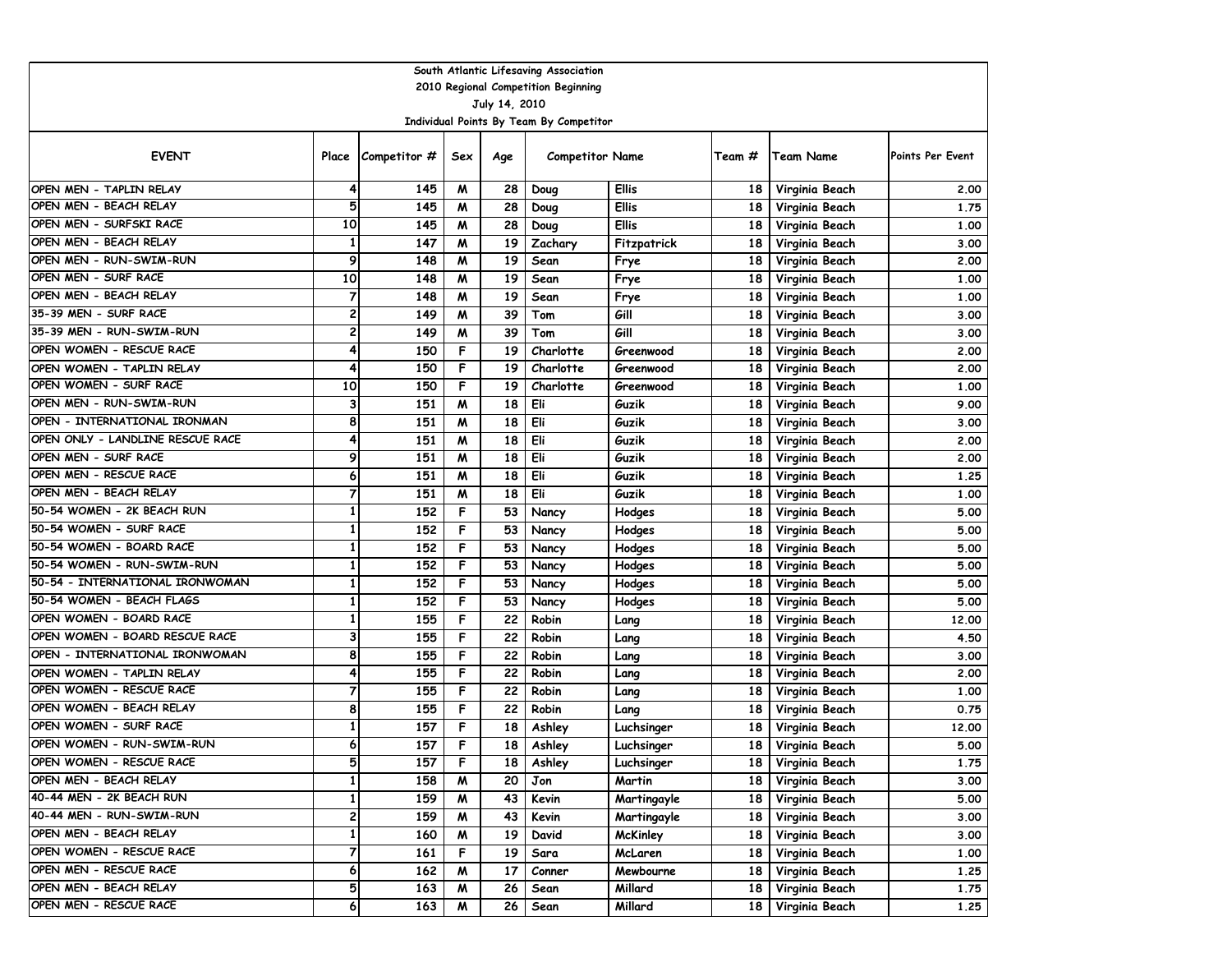|                                  |                         |                    |     |               | South Atlantic Lifesaving Association   |               |        |                     |                  |
|----------------------------------|-------------------------|--------------------|-----|---------------|-----------------------------------------|---------------|--------|---------------------|------------------|
|                                  |                         |                    |     |               | 2010 Regional Competition Beginning     |               |        |                     |                  |
|                                  |                         |                    |     | July 14, 2010 |                                         |               |        |                     |                  |
|                                  |                         |                    |     |               | Individual Points By Team By Competitor |               |        |                     |                  |
| <b>EVENT</b>                     |                         | Place Competitor # | Sex | Age           | <b>Competitor Name</b>                  |               | Team # | Team Name           | Points Per Event |
| OPEN WOMEN - RESCUE RACE         | 1                       | 164                | F   | 20            | Nicole                                  | Morgan        | 18     | Virginia Beach      | 3.00             |
| OPEN WOMEN - BEACH RELAY         | 2                       | 164                | F   | 20            | Nicole                                  | Morgan        | 18     | Virginia Beach      | 2.50             |
| OPEN WOMEN - TAPLIN RELAY        | 3                       | 164                | F   | 20            | Nicole                                  | Morgan        | 18     | Virginia Beach      | 2.25             |
| OPEN WOMEN - BEACH RELAY         | $\overline{\mathbf{c}}$ | 165                | F   | 18            | Caitlyn                                 | Murphy        | 18     | Virginia Beach      | 2.50             |
| OPEN WOMEN - TAPLIN RELAY        | 3                       | 165                | F   | 18            | Caitlyn                                 | Murphy        | 18     | Virginia Beach      | 2.25             |
| OPEN WOMEN - RESCUE RACE         | 7                       | 165                | F   | 18            | Caitlyn                                 | Murphy        | 18     | Virginia Beach      | 1.00             |
| OPEN MEN - RUN-SWIM-RUN          | 4                       | 166                | M   | 22            | <b>Scott</b>                            | Norton        | 18     | Virginia Beach      | 8.00             |
| OPEN MEN - SURF RACE             | 6                       | 166                | M   | 22            | <b>Scott</b>                            | Norton        | 18     | Virginia Beach      | 5.00             |
| OPEN MEN - BOARD RESCUE RACE     | 4                       | 166                | M   | 22            | <b>Scott</b>                            | Norton        | 18     | Virginia Beach      | 4.00             |
| OPEN ONLY - LANDLINE RESCUE RACE | $\overline{\mathbf{c}}$ | 166                | W   | 22            | <b>Scott</b>                            | Norton        | 18     | Virginia Beach      | 2.50             |
| OPEN WOMEN - BOARD RACE          | 2                       | 167                | F   | 24            | Lauren                                  | Pfeifer       | 18     | Virginia Beach      | 10.00            |
| OPEN WOMEN - BEACH FLAGS         | 3                       | 167                | F   | 24            | Lauren                                  | Pfeifer       | 18     | Virginia Beach      | 9.00             |
| OPEN WOMEN - BOARD RESCUE RACE   | $\overline{\mathbf{c}}$ | 167                | F   | 24            | Lauren                                  | Pfeifer       | 18     | Virginia Beach      | 5.00             |
| OPEN WOMEN - BEACH RELAY         | $\overline{\mathbf{c}}$ | 167                | F   | 24            | Lauren                                  | Pfeifer       | 18     | Virginia Beach      | 2.50             |
| OPEN WOMEN - TAPLIN RELAY        | 3                       | 167                | F   | 24            | Lauren                                  | Pfeifer       | 18     | Virginia Beach      | 2.25             |
| OPEN WOMEN - RESCUE RACE         | 5                       | 167                | F   | 24            | Lauren                                  | Pfeifer       | 18     | Virginia Beach      | 1.75             |
| OPEN MEN - BEACH RELAY           | $\mathbf{1}$            | 168                | M   | 23            | Timothy                                 | Rowland       | 18     | Virginia Beach      | 3.00             |
| OPEN MEN - 2K BEACH RUN          | $\overline{7}$          | 169                | M   | 19            | Michael                                 | Stolz         | 18     | Virginia Beach      | 4.00             |
| OPEN MEN - BEACH RELAY           | 7                       | 169                | M   | 19            | Michael                                 | Stolz         | 18     | Virginia Beach      | 1.00             |
| OPEN WOMEN - RESCUE RACE         | 4                       | 170                | F   | 18            | Katelyn                                 | McKenna       | 18     | Virginia Beach      | 2.00             |
| OPEN WOMEN - BEACH FLAGS         | 9                       | 170                | F   | 18            | Katelyn                                 | McKenna       | 18     | Virginia Beach      | 2.00             |
| OPEN WOMEN - TAPLIN RELAY        | 4                       | 170                | F   | 18            | Katelyn                                 | McKenna       | 18     | Virginia Beach      | 2.00             |
| OPEN WOMEN - BEACH RELAY         | 8                       | 170                | F   | 18            | Katelyn                                 | McKenna       | 18     | Virginia Beach      | 0.75             |
| 45-49 MEN - 2K BEACH RUN         | $\mathbf{1}$            | 171                | M   | 48            | David                                   | <b>Bostic</b> | 18     | Virginia Beach      | 5.00             |
| 44-49 MEN - SURF RACE            | 1                       | 171                | M   | 48            | David                                   | <b>Bostic</b> | 18     | Virginia Beach      | 5.00             |
| 45-49 MEN - RUN-SWIM-RUN         | $\mathbf{1}$            | 171                | M   | 48            | David                                   | Bostic        | 18     | Virginia Beach      | 5.00             |
| 45-49 MEN - SURFSKI RACE         | 1                       | 171                | M   | 48            | David                                   | Bostic        | 18     | Virginia Beach      | 5.00             |
| 45-49 - INTERNATIONAL IRONMAN    | $\mathbf{1}$            | 171                | M   | 48            | David                                   | <b>Bostic</b> | 18     | Virginia Beach      | 5.00             |
| 45-49 MEN - BOARD RACE           | 2                       | 171                | M   | 48            | David                                   | <b>Bostic</b> | 18     | Virginia Beach      | 3.00             |
| 45-49 MEN - BEACH FLAGS          | 2                       | 171                | M   | 48            | David                                   | <b>Bostic</b> | 18     | Virginia Beach      | 3.00             |
| OPEN WOMEN - RESCUE RACE         | 5                       | 172                | F   | 17            | Morgan                                  | Wall          | 18     | Virginia Beach      | 1.75             |
| OPEN WOMEN - BEACH RELAY         | 8                       | 172                | F   | 17            | Morgan                                  | Wall          | 18     | Virginia Beach      | 0.75             |
| OPEN MEN - BOARD RESCUE RACE     | 1                       | 173                | M   | 29            | Patrick                                 | Frisk         |        | 18   Virginia Beach | 6.00             |
| OPEN MEN - SURF RACE             | $\overline{\mathbf{7}}$ | 173                | W   | 29            | Patrick                                 | Frisk         |        | 18 Virginia Beach   | 4.00             |
| OPEN MEN - TAPLIN RELAY          | 4                       | 173                | M   | 29            | Patrick                                 | Frisk         | 18     | Virginia Beach      | 2.00             |
| OPEN MEN - RESCUE RACE           | 6                       | 173                | W   | 29            | Patrick                                 | Frisk         |        | 18 Virginia Beach   | 1.25             |
| OPEN MEN - RUN-SWIM-RUN          | 10                      | 173                | M   | 29            | Patrick                                 | Frisk         | 18     | Virginia Beach      | 1.00             |
| OPEN WOMEN - RUN-SWIM-RUN        | 2                       | 174                | F   | 16            | Emily                                   | Bain          | 18 I   | Virginia Beach      | 10.00            |
| OPEN WOMEN - BOARD RESCUE RACE   | 2                       | 174                | F.  | 16            | Emily                                   | Bain          | 18 I   | Virginia Beach      | 5.00             |
| OPEN WOMEN - SURF RACE           | 8                       | 174                | F   | 16            | Emily                                   | Bain          | 18 I   | Virginia Beach      | 3.00             |
| OPEN WOMEN - TAPLIN RELAY        | 3                       | 174                | F.  | 16            | Emily                                   | Bain          | 18     | Virginia Beach      | 2.25             |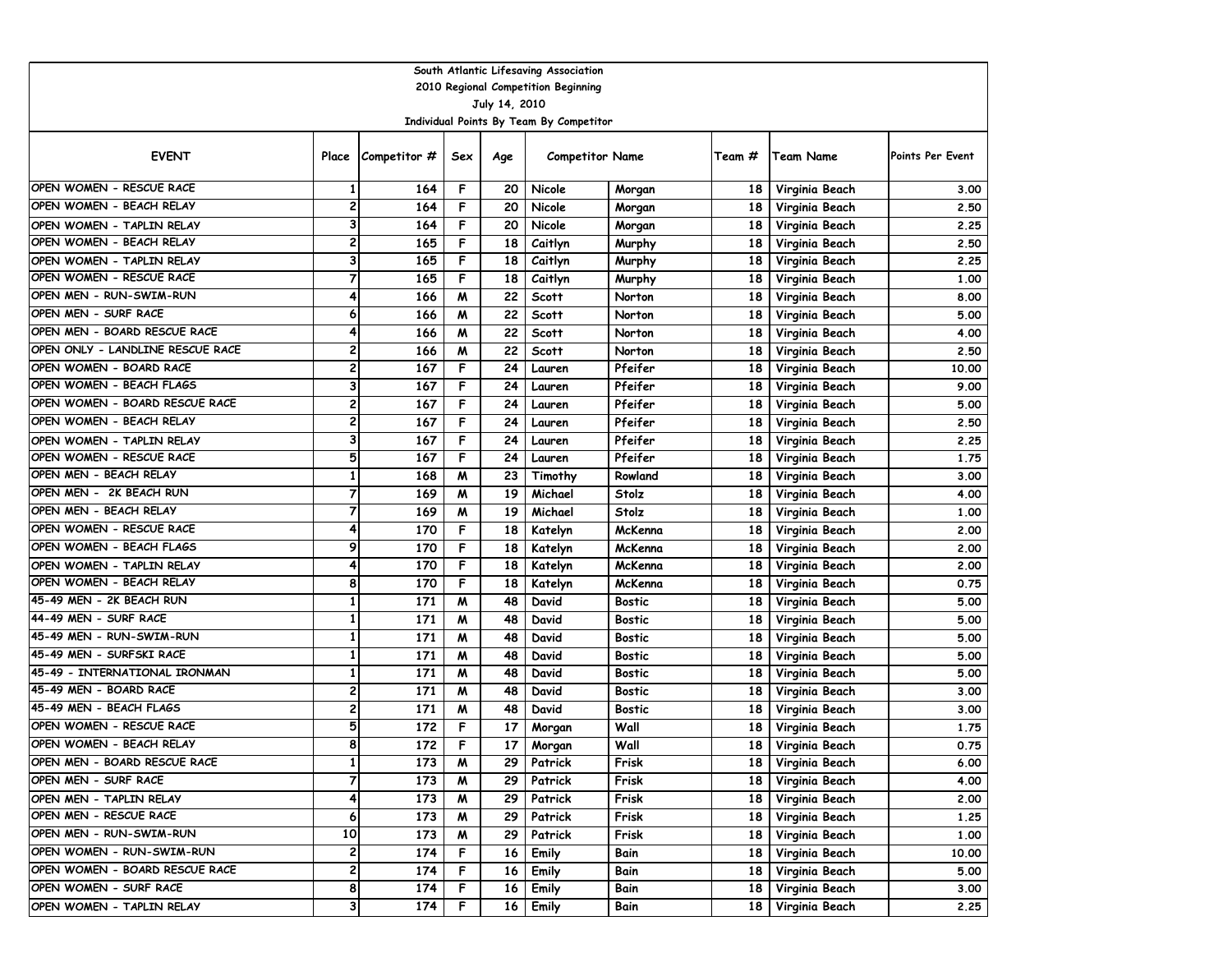|                                  |                |                    |     |               | South Atlantic Lifesaving Association   |           |                 |                         |                  |
|----------------------------------|----------------|--------------------|-----|---------------|-----------------------------------------|-----------|-----------------|-------------------------|------------------|
|                                  |                |                    |     |               | 2010 Regional Competition Beginning     |           |                 |                         |                  |
|                                  |                |                    |     | July 14, 2010 |                                         |           |                 |                         |                  |
|                                  |                |                    |     |               | Individual Points By Team By Competitor |           |                 |                         |                  |
| <b>EVENT</b>                     |                | Place Competitor # | Sex | Age           | <b>Competitor Name</b>                  |           | Team #          | Team Name               | Points Per Event |
| OPEN WOMEN - RESCUE RACE         | 5              | 174                | F   | 16            | Emily                                   | Bain      | 18              | Virginia Beach          | 1.75             |
| OPEN WOMEN - BEACH FLAGS         | 7              | 175                | F   | 19            | Cayla                                   | Haney     | 18              | Virginia Beach          | 4.00             |
| OPEN WOMEN - RESCUE RACE         | $\mathbf{1}$   | 175                | F   | 19            | Cayla                                   | Haney     | 18              | Virginia Beach          | 3.00             |
| OPEN WOMEN - BEACH RELAY         | 2              | 175                | F   | 19            | Cayla                                   | Haney     | 18              | Virginia Beach          | 2.50             |
| OPEN ONLY - LANDLINE RESCUE RACE | 4              | 176                | M   | 16            | Jeffrey                                 | Whiteman  | 18              | Virginia Beach          | 2.00             |
| OPEN MEN - BEACH FLAGS           | $\overline{7}$ | 177                | M   | 24            | Michael                                 | Miller    | 18              | Virginia Beach          | 4.00             |
| OPEN ONLY - LANDLINE RESCUE RACE | 4              | 177                | M   | 24            | Michael                                 | Miller    | 18              | Virginia Beach          | 2.00             |
| OPEN MEN - BEACH RELAY           | $\overline{7}$ | 177                | M   | 24            | Michael                                 | Miller    | 18              | Virginia Beach          | 1.00             |
| OPEN ONLY - LANDLINE RESCUE RACE | 4              | 178                | F   | 17            | Jocelyn                                 | Long      | 18              | Virginia Beach          | 2.00             |
| OPEN WOMEN - SURF RACE           | 9              | 178                | F   | 17            | Jocelyn                                 | Long      | 18              | Virginia Beach          | 2.00             |
| OPEN WOMEN - RUN-SWIM-RUN        | 9              | 178                | F   | 17            | Jocelyn                                 | Long      | 18              | Virginia Beach          | 2.00             |
| OPEN WOMEN - RESCUE RACE         | 7              | 178                | F   | 17            | Jocelyn                                 | Long      | 18              | Virginia Beach          | 1,00             |
| OPEN WOMEN - RESCUE RACE         | 4              | 179                | F   | 17            | Shira                                   | Ellenson  | 18              | Virginia Beach          | 2.00             |
| OPEN WOMEN - 2K BEACH RUN        | 10             | 179                | F   | 17            | Shira                                   | Ellenson  | 18              | Virginia Beach          | 1.00             |
| OPEN WOMEN - BEACH RELAY         | 8              | 179                | F   | 17            | Shira                                   | Ellenson  | 18              | Virginia Beach          | 0.75             |
| OPEN WOMEN - SURF RACE           | 2              | 180                | F   | 17            | Kimberly                                | Rich      | 18              | Virginia Beach          | 10.00            |
| OPEN WOMEN - BOARD RESCUE RACE   | 3              | 180                | F   | 17            | Kimberly                                | Rich      | 18              | Virginia Beach          | 4.50             |
| OPEN WOMEN - RUN-SWIM-RUN        | 7              | 180                | F   | 17            | Kimberly                                | Rich      | 18              | Virginia Beach          | 4.00             |
| OPEN WOMEN - RESCUE RACE         | 4              | 180                | F   | 17            | Kimberly                                | Rich      | 18              | Virginia Beach          | 2.00             |
| OPEN WOMEN - TAPLIN RELAY        | 4              | 180                | F   | 17            | Kimberly                                | Rich      | 18              | Virginia Beach          | 2.00             |
| 40-44 MEN - BEACH FLAGS          | 2              | 181                | M   | 40            | Andy                                    | Bedinger  | 18              | Virginia Beach          | 3.00             |
| 40-44 MEN - 2K BEACH RUN         | 3              | 181                | M   | 40            | Andy                                    | Bedinger  | 18              | Virginia Beach          | 1,00             |
| 50-54 MEN - 2K BEACH RUN         | 3              | 183                | M   | 50            | William                                 | Dowding   | 18              | Virginia Beach          | 1.00             |
| 50-54 MEN - BEACH FLAGS          | 3              | 183                | M   | 50            | William                                 | Dowding   | 18              | Virginia Beach          | 1.00             |
| OPEN MEN - BOARD RESCUE RACE     | 1              | 184                | M   | 35            | David                                   | Dierstein | 18              | Virginia Beach          | 6.00             |
| 35-39 MEN - 2K BEACH RUN         | 1              | 184                | M   | 35            | David                                   | Dierstein | 18              | Virginia Beach          | 5.00             |
| 35-39 MEN - SURF RACE            | 1              | 184                | M   | 35            | David                                   | Dierstein | 18              | Virginia Beach          | 5.00             |
| 35-39 MEN - BOARD RACE           | $\mathbf{1}$   | 184                | M   | 35            | David                                   | Dierstein | 18              | Virginia Beach          | 5.00             |
| 35-39 MEN - RUN-SWIM-RUN         | $\mathbf{1}$   | 184                | M   | 35            | David                                   | Dierstein | 18              | Virginia Beach          | 5.00             |
| 35-39 - INTERNATIONAL IRONMAN    | 1              | 184                | M   | 35            | David                                   | Dierstein | 18              | Virginia Beach          | 5.00             |
| 35-39 MEN - SURFSKI RACE         | 2              | 184                | W   | 35            | David                                   | Dierstein | 18              | Virginia Beach          | 3.00             |
| OPEN ONLY - LANDLINE RESCUE RACE | 2              | 184                | M   | 35            | David                                   | Dierstein | 18 <sup>1</sup> | Virginia Beach          | 2.50             |
| OPEN MEN - TAPLIN RELAY          |                | 184                | M   | 35            | David                                   | Dierstein |                 | 18 Virginia Beach       | 2.00             |
| OPEN MEN - BEACH RELAY           | 5              | 184                | M   | 35            | David                                   | Dierstein |                 | 18 Virginia Beach       | 1.75             |
| OPEN WOMEN - 2K BEACH RUN        | 1              | 186                |     | 23            | Ginna                                   | Ellis     |                 | 18 Virginia Beach       | 12.00            |
| 30-34 MEN - SURFSKI RACE         | 1              | 123                | M   | 31            | <b>Scott</b>                            | Andersen  |                 | 19   Wrightsville Beach | 5.00             |
| 30-34 - INTERANTIONAL IRONMAN    | 1              | 123                | M   | 31            | <b>Scott</b>                            | Andersen  |                 | 19   Wrightsville Beach | 5.00             |
| OPEN MEN - RESCUE RACE           | 3              | 123                | M   | 31            | Scott                                   | Andersen  |                 | 19   Wrightsville Beach | 2.25             |
| OPEN MEN - TAPLIN RELAY          | 3              | 123                | M   | 31            | <b>Scott</b>                            | Andersen  |                 | 19   Wrightsville Beach | 2.25             |
| OPEN MEN - SURFSKI RACE          | 9              | 123                | M   | 31            | Scott                                   | Andersen  | 19 I            | Wrightsville Beach      | 2.00             |
| 30-34 MEN - 2K BEACH RUN         | 3              | 123                | W   | 31            | Scott                                   | Andersen  |                 | 19   Wrightsville Beach | 1.00             |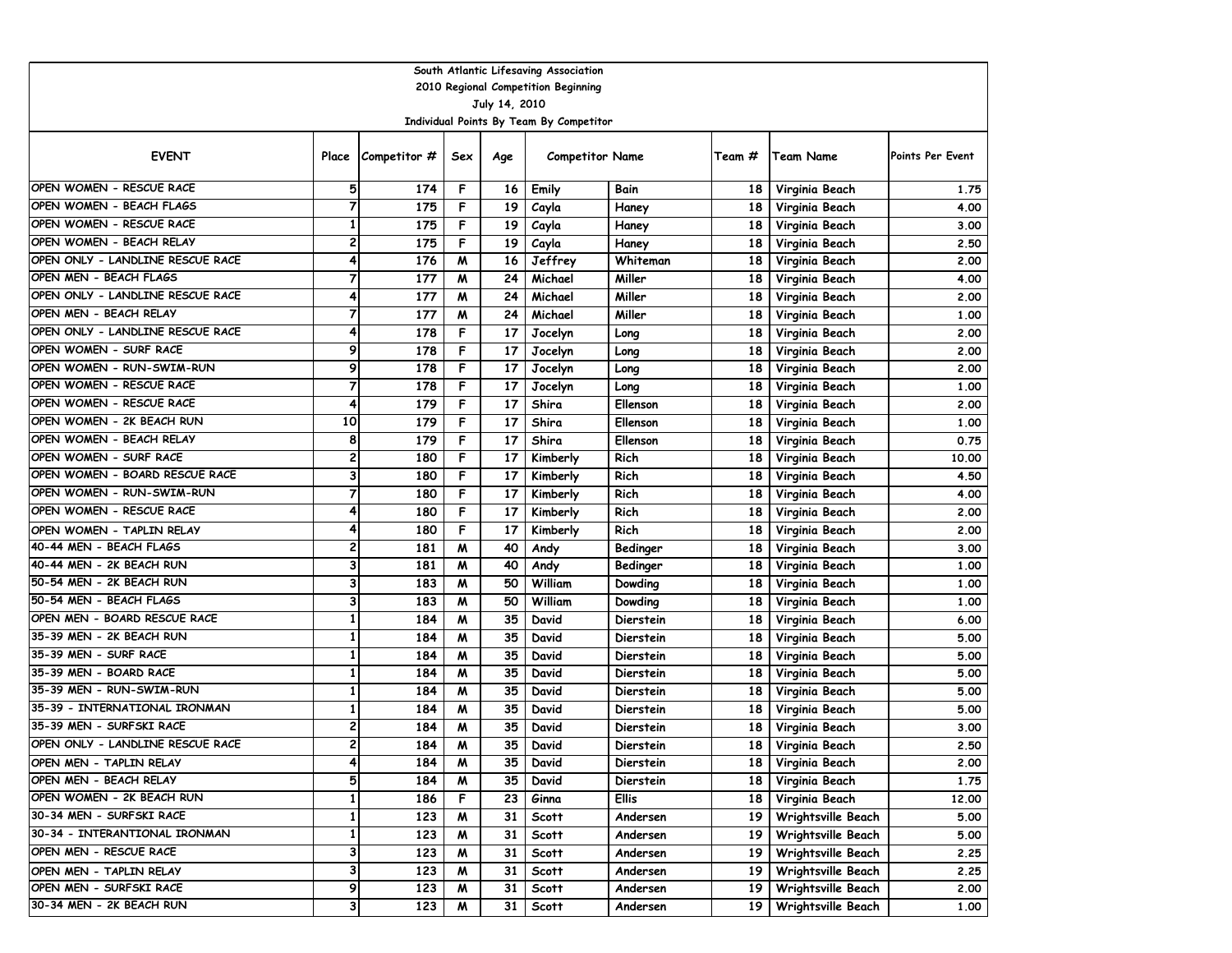|                                                    |                         |                    |        |                 | South Atlantic Lifesaving Association   |                      |                 |                                          |                  |
|----------------------------------------------------|-------------------------|--------------------|--------|-----------------|-----------------------------------------|----------------------|-----------------|------------------------------------------|------------------|
|                                                    |                         |                    |        |                 | 2010 Regional Competition Beginning     |                      |                 |                                          |                  |
|                                                    |                         |                    |        | July 14, 2010   |                                         |                      |                 |                                          |                  |
|                                                    |                         |                    |        |                 | Individual Points By Team By Competitor |                      |                 |                                          |                  |
| <b>EVENT</b>                                       |                         | Place Competitor # | Sex    | Age             | <b>Competitor Name</b>                  |                      | Team #          | <b>Team Name</b>                         | Points Per Event |
| 30-34 MEN - SURF RACE                              | 3                       | 123                | M      | 31              | <b>Scott</b>                            | Andersen             | 19 <sup>1</sup> | Wrightsville Beach                       | 1.00             |
| OPEN MEN - RUN-SWIM-RUN                            | 5                       | 124                | M      | 22              | Rob                                     | Anderson             | 19 <sup>1</sup> | Wrightsville Beach                       | 7.00             |
| OPEN MEN - SURF RACE                               | 8                       | 124                | M      | 22              | Rob                                     | Anderson             | 19              | Wrightsville Beach                       | 3.00             |
| OPEN MEN - BEACH RELAY                             | 3                       | 124                | M      | 22              | Rob                                     | Anderson             | 19              | Wrightsville Beach                       | 2.25             |
| OPEN MEN - RESCUE RACE                             | $\overline{7}$          | 124                | M      | 22              | Rob                                     | Anderson             | 19              | Wrightsville Beach                       | 1.00             |
| OPEN MEN - TAPLIN RELAY                            | 8                       | 124                | M      | 22              | Rob                                     | Anderson             | 19              | Wrightsville Beach                       | 0.75             |
| 50-54 MEN - SURFSKI RACE                           | $\mathbf{1}$            | 125                | M      | 52              | Dave                                    | Baker                | 19              | Wrightsville Beach                       | 5.00             |
| 50-54 MEN - 2K BEACH RUN                           | 2                       | 125                | M      | 52              | Dave                                    | Baker                | 19              | Wrightsville Beach                       | 3.00             |
| 50-54 MEN - BOARD RACE                             | 2                       | 125                | M      | 52              | Dave                                    | Baker                | 19              | Wrightsville Beach                       | 3.00             |
| 50-54 - INTERNATIONAL IRONMAN                      | $\overline{\mathbf{c}}$ | 125                | M      | 52              | Dave                                    | Baker                | 19              | <b>Wrightsville Beach</b>                | 3.00             |
| 50-54 MEN - BEACH FLAGS                            | 2                       | 125                | W      | 52              | Dave                                    | Baker                | 19              | Wrightsville Beach                       | 3.00             |
| 50-54 MEN - SURF RACE                              | 3                       | 125                | W      | 52              | Dave                                    | Baker                | 19              | Wrightsville Beach                       | 1.00             |
| 50-54 MEN - RUN-SWIM-RUN                           | 3                       | 125                | M      | 52              | Dave                                    | Baker                | 19              | Wrightsville Beach                       | 1.00             |
| OPEN WOMEN - 2K BEACH RUN                          | $\overline{7}$          | 126                | F      | 22              | Mary                                    | Bojarski             | 19              | Wrightsville Beach                       | 4.00             |
| OPEN WOMEN - BOARD RESCUE RACE                     | 6                       | 126                | F      | 22              | Mary                                    | Bojarski             | 19              | Wrightsville Beach                       | 2.50             |
| OPEN WOMEN - BEACH RELAY                           | 4                       | 126                | F      | 22              | Mary                                    | Bojarski             | 19              | Wrightsville Beach                       | 2.00             |
| OPEN WOMEN - RESCUE RACE                           | 10                      | 126                | F      | 22              | Mary                                    | Bojarski             | 19              | Wrightsville Beach                       | 0.25             |
| OPEN WOMEN - TAPLIN RELAY                          | 10                      | 126                | F      | 22              | Mary                                    | Bojarski             | 19              | Wrightsville Beach                       | 0.25             |
| OPEN MEN - RESCUE RACE<br>40-44 MEN - SURFSKI RACE | 3<br>3                  | 127                | M      | 44              | Bill                                    | Boyer                | 19              | Wrightsville Beach                       | 2.25             |
| OPEN MEN - 2K BEACH RUN                            | 6                       | 127                | M      | 44              | Bill                                    | Boyer                | 19              | Wrightsville Beach                       | 1.00             |
| OPEN MEN - BEACH RELAY                             | 3                       | 128<br>128         | M<br>M | 24<br>24        | Kyle<br>Kyle                            | Costello<br>Costello | 19<br>19        | Wrightsville Beach                       | 5.00<br>2.25     |
| OPEN MEN - RESCUE RACE                             | $\overline{7}$          | 128                | M      | 24              | Kyle                                    | Costello             | 19              | Wrightsville Beach<br>Wrightsville Beach | 1.00             |
| OPEN MEN - TAPLIN RELAY                            | 8                       | 128                | M      | 24              | Kyle                                    | Costello             | 19              | Wrightsville Beach                       | 0.75             |
| OPEN MEN - BOARD RESCUE RACE                       | 2                       | 129                | M      | 37              | Brendan                                 | Doyle                | 19              | Wrightsville Beach                       | 5.00             |
| 35-39 MEN - BEACH FLAGS                            | $\mathbf{1}$            | 129                | M      | 37              | Brendan                                 | Doyle                | 19              | Wrightsville Beach                       | 5.00             |
| 35-39 MEN - 2K BEACH RUN                           | 2                       | 129                | M      | 37              | Brendan                                 | Doyle                | 19              | Wrightsville Beach                       | 3.00             |
| OPEN MEN - RESCUE RACE                             | $\overline{7}$          | 129                | M      | 37              | Brendan                                 | Doyle                | 19              | Wrightsville Beach                       | 1.00             |
| OPEN MEN - RESCUE RACE                             | $\overline{\mathbf{c}}$ | 130                | M      | 22              | Jake                                    | Drahos               | 19              | Wrightsville Beach                       | 2.50             |
| OPEN MEN - BEACH RELAY                             | 3                       | 130                | M      | 22              | Jake                                    | Drahos               | 19              | Wrightsville Beach                       | 2.25             |
| OPEN MEN - RESCUE RACE                             | 7                       | 132                | м      | 21              | Seth                                    | Liston               | 19              | Wrightsville Beach                       | 1.00             |
| 30-34 MEN - BEACH FLAGS                            | 2                       | 133                | M      | 30              | Jon                                     | Mauney               | 19 <sup>1</sup> | Wrightsville Beach                       | 3.00             |
| OPEN MEN - RESCUE RACE                             | 2                       | 133                | M      | 30 <sub>1</sub> | Jon                                     | Mauney               | 19 <sup>1</sup> | Wrightsville Beach                       | 2.50             |
| OPEN MEN - BEACH RELAY                             | 3                       | 133                | M      | 30              | Jon                                     | Mauney               | 19              | Wrightsville Beach                       | 2.25             |
| OPEN MEN - TAPLIN RELAY                            | 3                       | 133                | M      | 30              | Jon                                     | Mauney               |                 | 19   Wrightsville Beach                  | 2.25             |
| 45-49 MEN - BOARD RACE                             | $\mathbf{1}$            | 134                | M      | 49              | Greg                                    | Miller               |                 | 19   Wrightsville Beach                  | 5.00             |
| 45-49 MEN - 2K BEACH RUN                           | 2                       | 134                | M      | 49              | Greg                                    | Miller               |                 | 19   Wrightsville Beach                  | 3.00             |
| 44-49 MEN - SURF RACE                              | 2                       | 134                | M      | 49              | Greg                                    | Miller               | 19 I            | <b>Wrightsville Beach</b>                | 3.00             |
| 45-49 MEN - SURFSKI RACE                           | 2                       | 134                | M      | 49              | Greg                                    | Miller               |                 | 19   Wrightsville Beach                  | 3.00             |
| 45-49 - INTERNATIONAL IRONMAN                      | 2                       | 134                | W      | 49              | Greg                                    | Miller               | 19              | Wrightsville Beach                       | 3.00             |
| 45-49 MEN - RUN-SWIM-RUN                           | 3                       | 134                | M      | 49              | Greg                                    | Miller               |                 | 19   Wrightsville Beach                  | 1.00             |